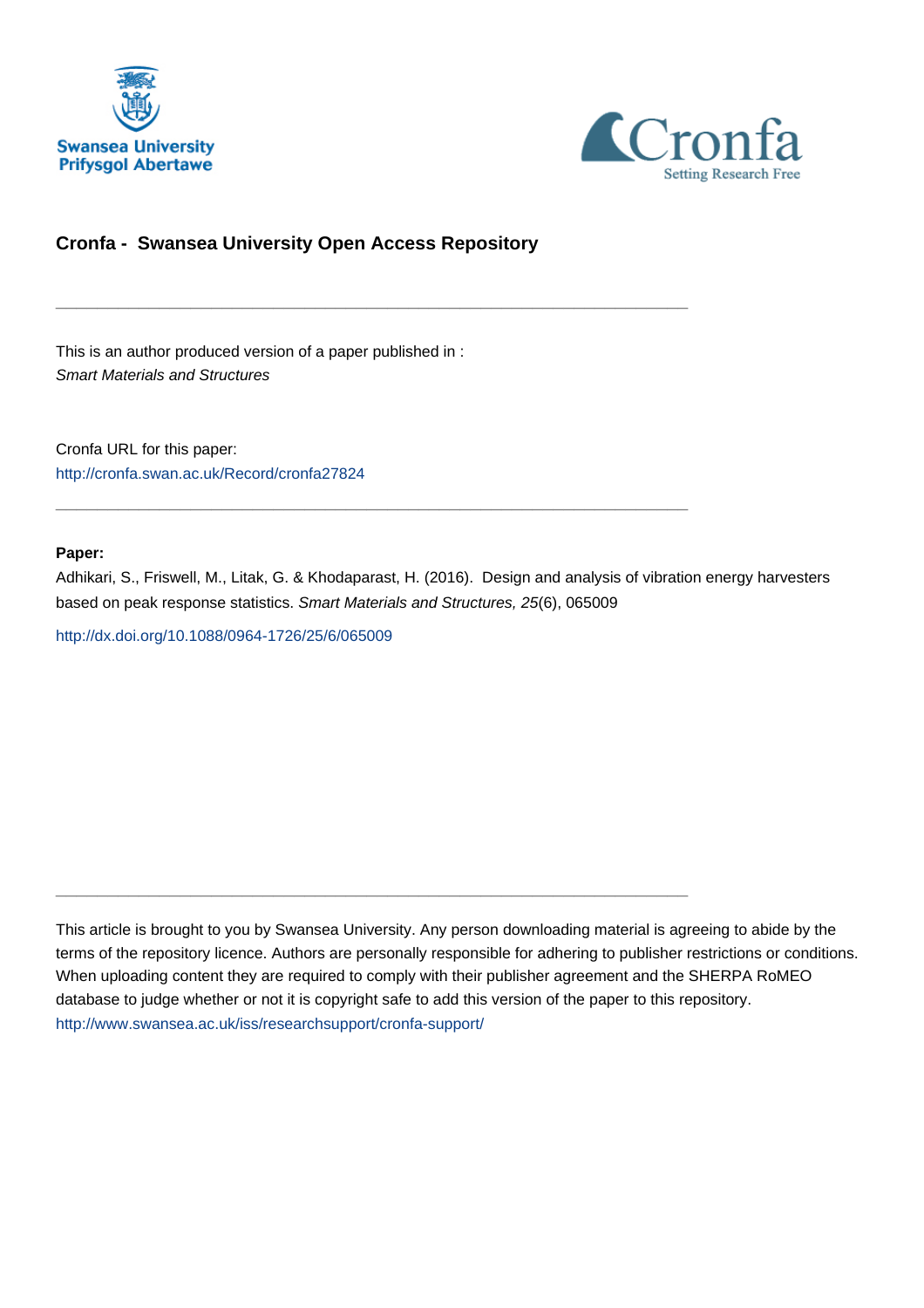# Design and Analysis of Vibration Energy Harvesters Based on Peak Response Statistics

# S. Adhikari

College of Engineering, Swansea University, Bay Campus, Fabian Way, Crymlyn Burrows, Swansea, SA1 8EN, UK

E-mail: S.Adhikari@swansea.ac.uk

### M. I. Friswell

College of Engineering, Swansea University, Bay Campus, Fabian Way, Crymlyn Burrows, Swansea, SA1 8EN, UK

E-mail: M.I.Friswell@swansea.ac.uk

#### G. Litak

Lublin University of Technology, Faculty of Mechanical Engineering, Nadbystrzycka 36, 20-618 Lublin, Poland

E-mail: g.litak@pollub.pl

#### H. Haddad Khodaparast

College of Engineering, Swansea University, Bay Campus, Fabian Way, Crymlyn Burrows, Swansea, SA1 8EN, UK

E-mail: H.HaddadKhodaparast@swansea.ac.uk

Abstract. Energy harvesting using cantilever piezoelectric vibration energy harvesters excited by Gaussian broadband random base excitation is considered. The optimal design and analysis of energy harvesters under random excitation is normally performed using the mean and standard deviation of a response quantity of interest, such as the voltage. An alternative approach based on the statistics of the peak voltage is developed in this paper. Three extreme response characteristics, namely (a) level crossing, (b) response peaks above certain level, and (c) fractional time spend above a certain level, have been employed. Two cases, namely the harvesting circuit with and without an inductor, have been considered. Exact closed-form expressions have been derived for number of level crossings, statistics of response peaks and fractional time spend above a certain level for the output voltage. It is shown that these quantities can be related to the standard deviation of the voltage and its derivative with respect to time. Direct numerical simulation has been used to validate the analytical expressions. Based on the analytical results, closed-form expressions for optimal system parameters have been proposed. Numerical examples are given to illustrate the applicability of the analytical results.

Keywords: piezoelectric energy harvesting, random vibrations, broadband excitation, low voltage peaks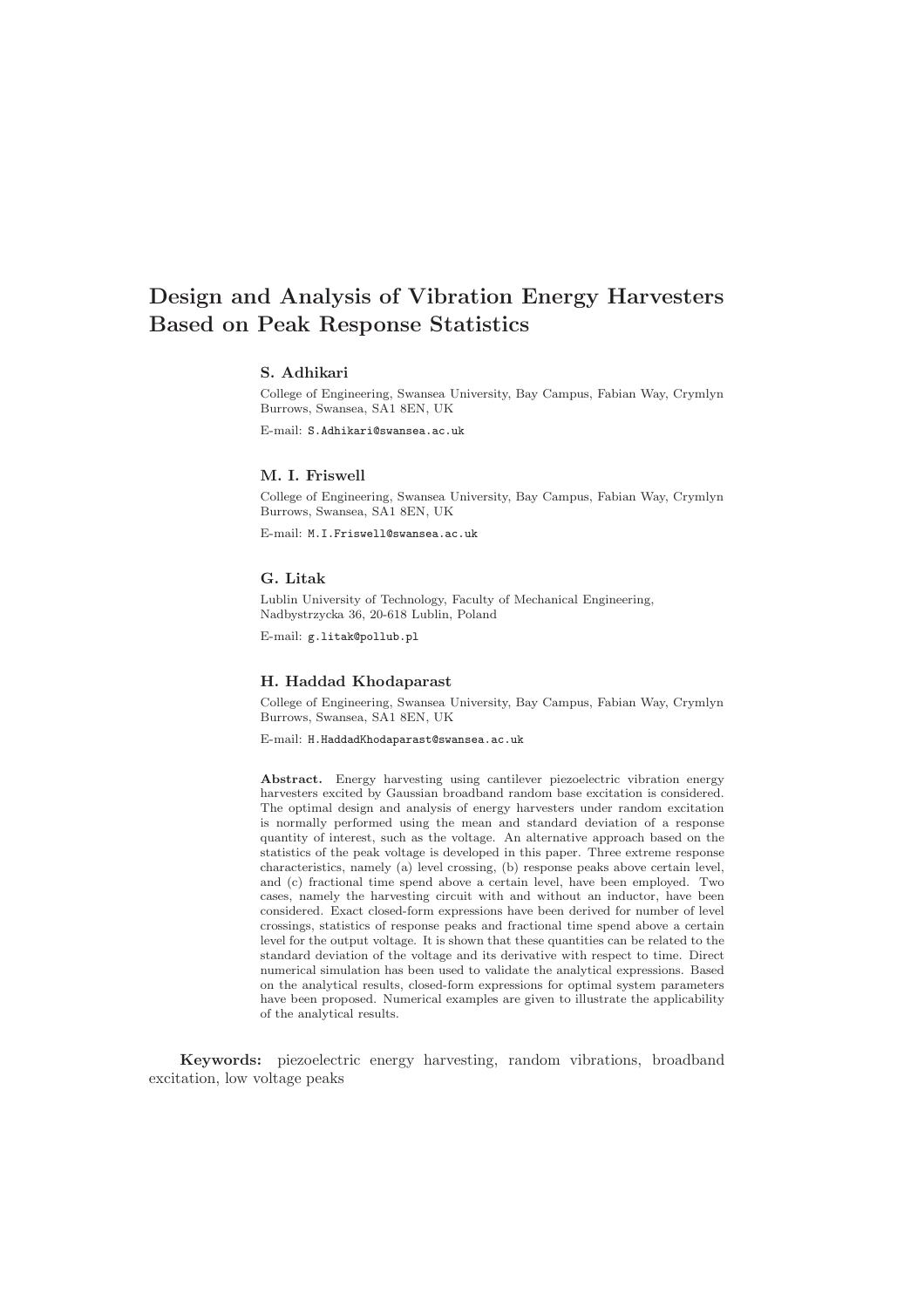#### 1. Introduction

Scavenging of electrical energy from a vibrating piezoelectric device has received considerable attention in the last few years [1–3]. The use of these devices is crucial, particularly in applications where the deployment of batteries is often hampered by their limited lifespan, costly maintenance and complex recycling process. An example of the importance of these devices is in wildlife tracking technology in which replacing batteries is not only expensive and time consuming, also causes danger to the livetrapping of wild animals [4]. One of the main aspects in the design of an energy harvesting device is to ensure that it is tailored to the ambient energy available. There have been many potential applications for energy harvesting from broadband and random ambient excitation, for example aircraft noise. In this case, the harvester must be designed in a way that maximises the harvested energy from this form of excitation.

Harvesting energy from mechanical vibration sources can be achieved through piezoelectrics [5–7], ionic polymer metal composites (IPMCs) [8, 9], magnetostrictive materials [10], and shape memory alloys [11]. Piezoelectric materials have been generally demonstrated to offer great potential due to their reliable and efficient performance as well as their compatibility with established fabrication processing at macro-, micro-, and even nano-scales [12]. There is currently a large number of applications for vibrating piezoelectric devices, ranging from wireless sensors for human and structural health monitoring to portable and small electronics [13–17]. The two most common types of piezoelectric materials are piezoceramics and piezopolymers [18]. The electromechanical coupling constant of piezoceramics is large and therefore is very useful in providing high energy conversion rate. However, they are too brittle and therefore cannot be used for energy harvesting in the mechanical devices with large elastic deformations, e.g. flexible beams. On the contrary, piezopolymers are much more flexible, which make them more useful in energy harvesting from flexible devices, albeit they suffer from a lower electromechanical coupling constant.

The design and subsequent application of piezoelectric energy harvesters depends on the nature of the excitation. Physically, the ambient excitations fall into two broad categories, namely narrow band excitations or broadband excitations. Mathematically, these two types of excitation are modelled by deterministic and random processes respectively. Energy harvesting systems with deterministic excitations have been the subject of extensive research over the past decade. We refer to the book by Erturk and Inman [19] for comprehensive details. Early works on vibration energy harvesting due to random excitations [20–23] considered Gaussian broadband excitation of linear and nonlinear harvesters. Subsequently several publications [24–45] proposed analytical, numerical and optimisation approaches for energy harvesters with random excitations. Most of these works consider ensemble average properties of the quantity of interests, such as the voltage or harvested power. Although the ensemble average gives an overall quantitative description of the response quantity, by its very nature, it may mask some details of the response which may be obtained in the time-domain. Considering the voltage, which is a random process [46] due to random excitations, some questions of potential interest are:

- How many times the output voltage of an energy harvester crosses a certain threshold within a given time interval?
- Can we quantitatively describe the nature of the peak of the voltage?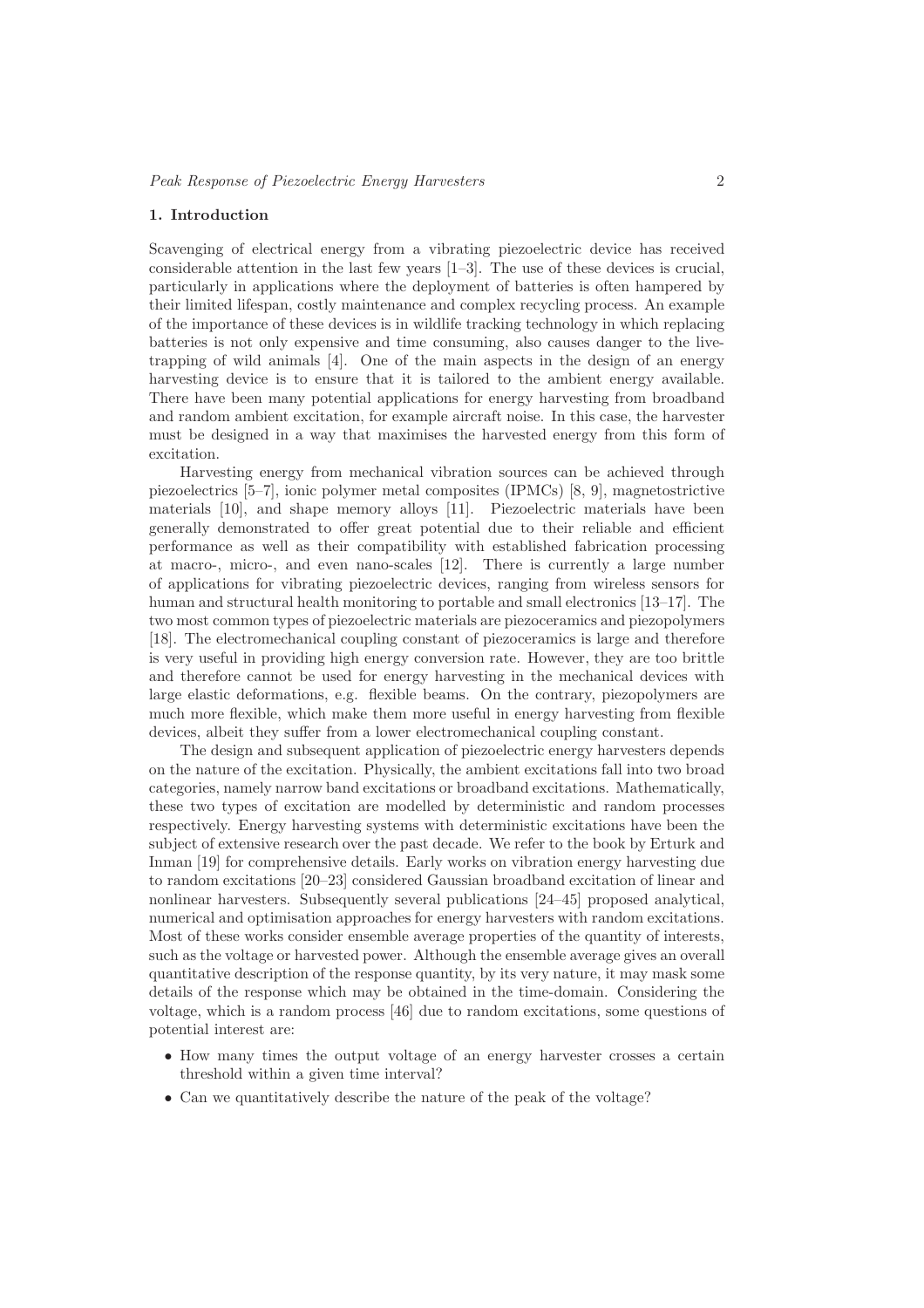• For a given time interval, what is the percentage of time the output voltage would be above a certain level?

The answers to these questions could have a profound impact on the design of an energy harvester in the context of its intended application. For example, a priori knowledge of voltage peaks could safeguard associated electronic circuits. On the other hand, the knowledge of the percentage of time the output voltage remains above a certain level may lead to a superior utilisation of capacitors. If the answers to the above quantities are known, another intriguing possibility would be to optimise the system parameters so that the peak voltage satisfies certain design requirements. The incorporation of the consideration of 'extreme values' would result in an energy harvester which would be superior to what can be obtained by simply considering average properties, as mostly adopted in the literature.

This paper develops new approaches for the design and analysis of vibration energy harvesters based on different extreme value characterisations of the voltage response. The excitation of the system is assumed to be broadband Gaussian white noise. In Section 2, the single-degree-of-freedom electromechanical model is briefly reviewed and basic equations describing the system are described. The statistics of the peak response of the voltage random process is discussed in detail in Section 3. The number of crossings of the voltage above a certain level is derived in Subsection 3.1. In Subsection 3.2 the statistics of the peaks of the voltage are discussed. The fractional occupation time of the voltage above a critical level is explained in Subsection 3.3. Peak voltage statistics for systems without an inductor are derived in Section 4, while the same statistics for systems with an inductor are derived in Section 5. Closed-form expressions for the optimal parameters to maximise power for both cases are also derived. The analytical expressions derived in the paper are verified numerically in Section 6.

# 2. Single Degree of Freedom Electromechanical Model

Various types of piezoelectric harvesting devices are available, integrating stack or patch transducers. Often these can be represented mechanically as a single degree of freedom system, particularly when the excitation is bandlimited and the natural frequencies are well separated. A typical example is the beam type harvester shown in Figure 1, where the tip mass is used to increase the strain in the piezoelectric material and to increase the separation between the first and second natural frequencies. The two typical types of circuits, namely without and with an inductor, are shown in Figures 1(a) and 1(b) respectively. A more detailed model of the cantilever beam harvester, along with correction factors for a single degree of freedom model that accounts for distributed mass effects, was given by Erturk and Inman [47–50]. This enables the analysis described here to be used in a wide range of practical applications, providing that the broadband base acceleration does not excite higher vibration modes of the harvester. The single degree of freedom model could be extended to multi degree of freedom mechanical systems by using a modal decomposition of the response. This paper only considers a linear model of the piezoelectric material, which allows the application of linear random vibration theory. Many practical energy harvesting devices have nonlinearities not only in the mechanical vibration, but also the circuits are nonlinear in nature [51–54]. The relaxation of the linearity assumption would require the use of non-linear random vibration theory which is not considered in this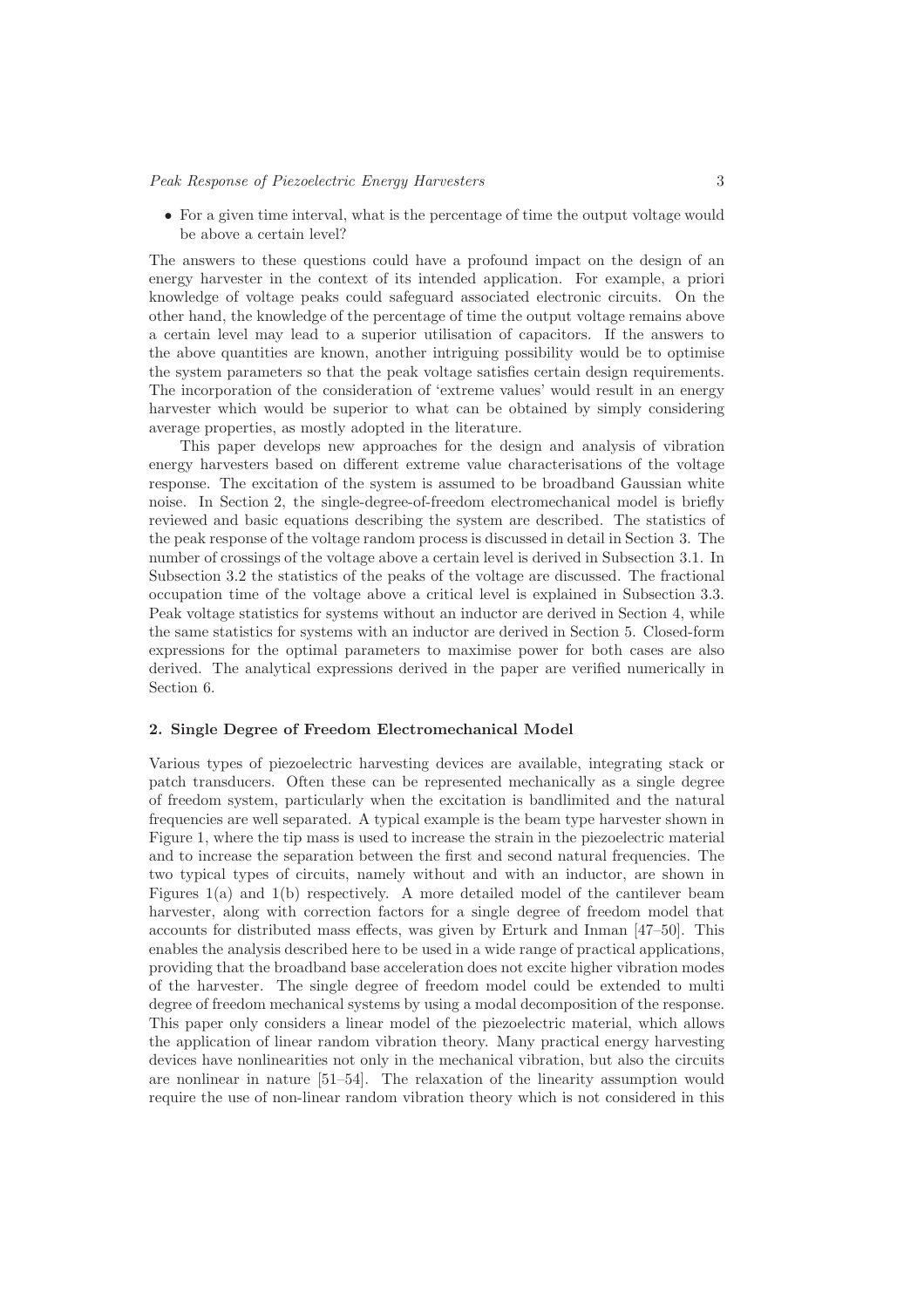

(b) Harvesting circuit with an inductor

Figure 1. Schematic diagrams of piezoelectric energy harvesters with two different harvesting circuits.

initial work. Under certain restrictive assumptions [28], the equivalent linearisation approach can be adopted to exploit some of the results derived in this paper.

### 2.1. Circuit without an inductor

The coupled electromechanical behaviour of the energy harvester can be expressed (see, for example [22, 55] ) by linear ordinary differential equations as

$$
m\ddot{x}(t) + c\dot{x}(t) + kx(t) - \theta v(t) = f_b(t)
$$
\n<sup>(1)</sup>

$$
C_p \dot{v}(t) + \frac{1}{R_l} v(t) + \theta \dot{x}(t) = 0 \tag{2}
$$

Here, the force due to base excitation is given by

$$
f_b(t) = -m\ddot{x}_b(t) \tag{3}
$$

Equation (1) is simply Newton's equation of motion for a single degree of freedom system, where t is the time,  $x(t)$  is the displacement of the mass, m, c and k are respectively the modal mass, modal damping and modal stiffness of the harvester and  $x<sub>b</sub>(t)$  is the random base excitation. In this paper we consider the base excitation to be a random process. The electrical load resistance is  $R_l$ ,  $\theta$  is the electromechanical coupling, and the mechanical force is modelled as proportional to the voltage across the piezoceramic,  $v(t)$ . Equation (2) is obtained from the electrical circuit, where the voltage across the load resistance arises from the mechanical strain through the electromechanical coupling,  $\theta$ , and the capacitance of the piezoceramic,  $C_p$ . We refer to the book by Erturk and Inman [19] for further details on this model.

We assume that  $f_b(t)$  is a weakly stationary Gaussian random process [46]. Therefore, its autocorrelation function depends only on the difference in the time instants, and thus

$$
E[f_b(\tau_1)f_b(\tau_2)] = R_{f_bf_b}(\tau_1 - \tau_2). \tag{4}
$$

This autocorrelation function can be expressed as the inverse Fourier transform of the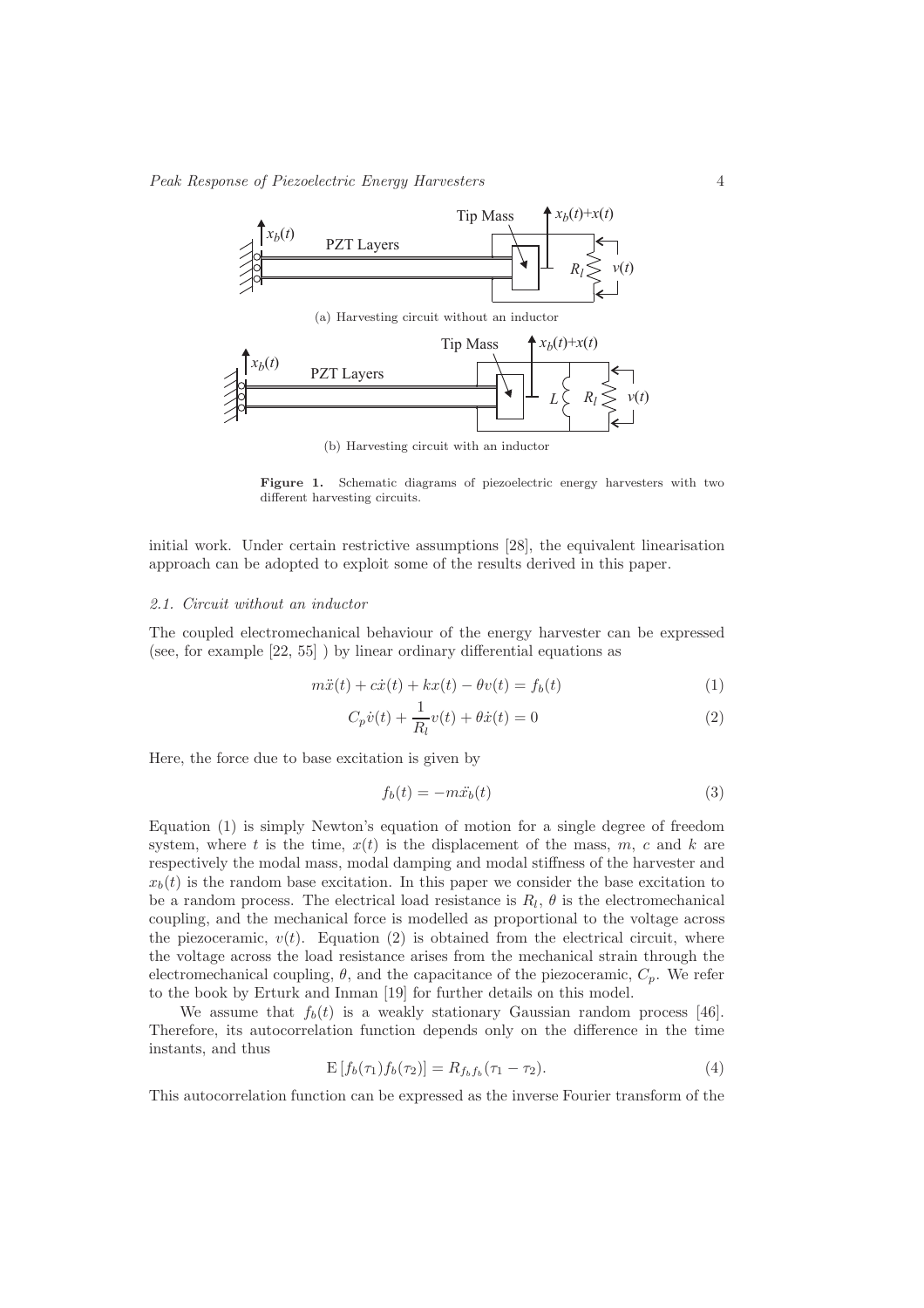spectral density  $\Phi_{f_b f_b}(\omega)$  as

$$
R_{f_b f_b}(\tau_1 - \tau_2) = \int_{-\infty}^{\infty} \Phi_{f_b f_b}(\omega) \exp[i\omega(\tau_1 - \tau_2)] d\omega.
$$
 (5)

A constant spectral density  $\Phi_{f_b f_b}(\omega)$ , which represents the case of white noise, is assumed in this paper. However, analytical results can be extended to the case when the base excitation is coloured Gaussian noise.

Transforming equations (1) and (2) into the frequency domain we obtain

$$
\begin{bmatrix} -m\omega^2 + c\mathbf{i}\omega + k & -\theta \\ \mathbf{i}\omega\theta & \mathbf{i}\omega C_p + \frac{1}{R_l} \end{bmatrix} \begin{Bmatrix} X(\omega) \\ V(\omega) \end{Bmatrix} = \begin{Bmatrix} F_b(\omega) \\ 0 \end{Bmatrix}.
$$
 (6)

Hence the frequency domain description of the displacement and the voltage can be obtained by inverting the coefficient matrix as

$$
\begin{Bmatrix} X(\omega) \\ V(\omega) \end{Bmatrix} = \frac{1}{\Delta_1(i\omega)} \begin{bmatrix} i\omega C_p + \frac{1}{R_l} & \theta \\ -i\omega\theta & -m\omega^2 + c i\omega + k \end{bmatrix} \begin{Bmatrix} F_b \\ 0 \end{Bmatrix} = \begin{Bmatrix} \begin{Bmatrix} i\omega C_p + \frac{1}{R_l} \end{Bmatrix} F_b/\Delta_1 \\ -i\omega\theta F_b/\Delta_1 \end{Bmatrix}, \tag{7}
$$

where the determinant of the coefficient matrix is

$$
\Delta_1(i\omega) = mC_p(i\omega)^3 + (m/R_l + cC_p)(i\omega)^2 + (kC_p + \theta^2 + c/R_l)(i\omega) + k/R_l.
$$
 (8)

In the time domain, equations (1) and (2) can be expressed in the state-space form as

$$
\frac{\mathrm{d}\mathbf{z}_1(t)}{\mathrm{d}t} = \mathbf{A}_1 \mathbf{z}_1(t) + \mathbf{B}_1 f_b(t)
$$
\n(9)

Here the state-vector z and corresponding coefficient matrices are defined as

$$
\mathbf{z}_1(t) = \begin{Bmatrix} x(t) \\ \dot{x}(t) \\ v(t) \end{Bmatrix}, \quad \mathbf{A}_1 = \begin{bmatrix} 0 & 1 & 0 \\ -k/m & -c/m & \theta/m \\ 0 & -\theta/C_p & -1/(C_p R_l) \end{bmatrix}, \quad \text{and} \quad \mathbf{B}_1 = \begin{bmatrix} 0 \\ 1/m \\ 0 \end{bmatrix}
$$
(10)

Equation (9) can be solved with suitable initial conditions and elements of the statevector can be obtained. The interest of this paper is to analyse the nature of the voltage  $v(t)$  when the forcing function is a random process.

# 2.2. Circuit with an inductor

For this case the electrical equation (see for example, [56]) becomes

$$
C_p \ddot{v}(t) + \frac{1}{R_l} \dot{v}(t) + \frac{1}{L} v(t) + \theta \ddot{x}(t) = 0
$$
\n(11)

where  $L$  is the inductance of the circuit. The mechanical equation is the same as given in equation  $(1)$ . Transforming equation  $(11)$  into the frequency domain one obtains

$$
-\omega^2 \theta X(\omega) + \left(-\omega^2 C_p + i\omega \frac{1}{R_l} + \frac{1}{L}\right) V(\omega) = 0
$$
\n(12)

Similar to equation (6), this equation can be written in matrix form with the equation of motion of the mechanical system as

$$
\begin{bmatrix} -m\omega^2 + c\mathrm{i}\omega + k & -\theta \\ -\omega^2 \theta & -\omega^2 C_p + \mathrm{i}\omega \frac{1}{R_l} + \frac{1}{L} \end{bmatrix} \begin{Bmatrix} X(\omega) \\ V(\omega) \end{Bmatrix} = \begin{Bmatrix} F_b(\omega) \\ 0 \end{Bmatrix}.
$$
 (13)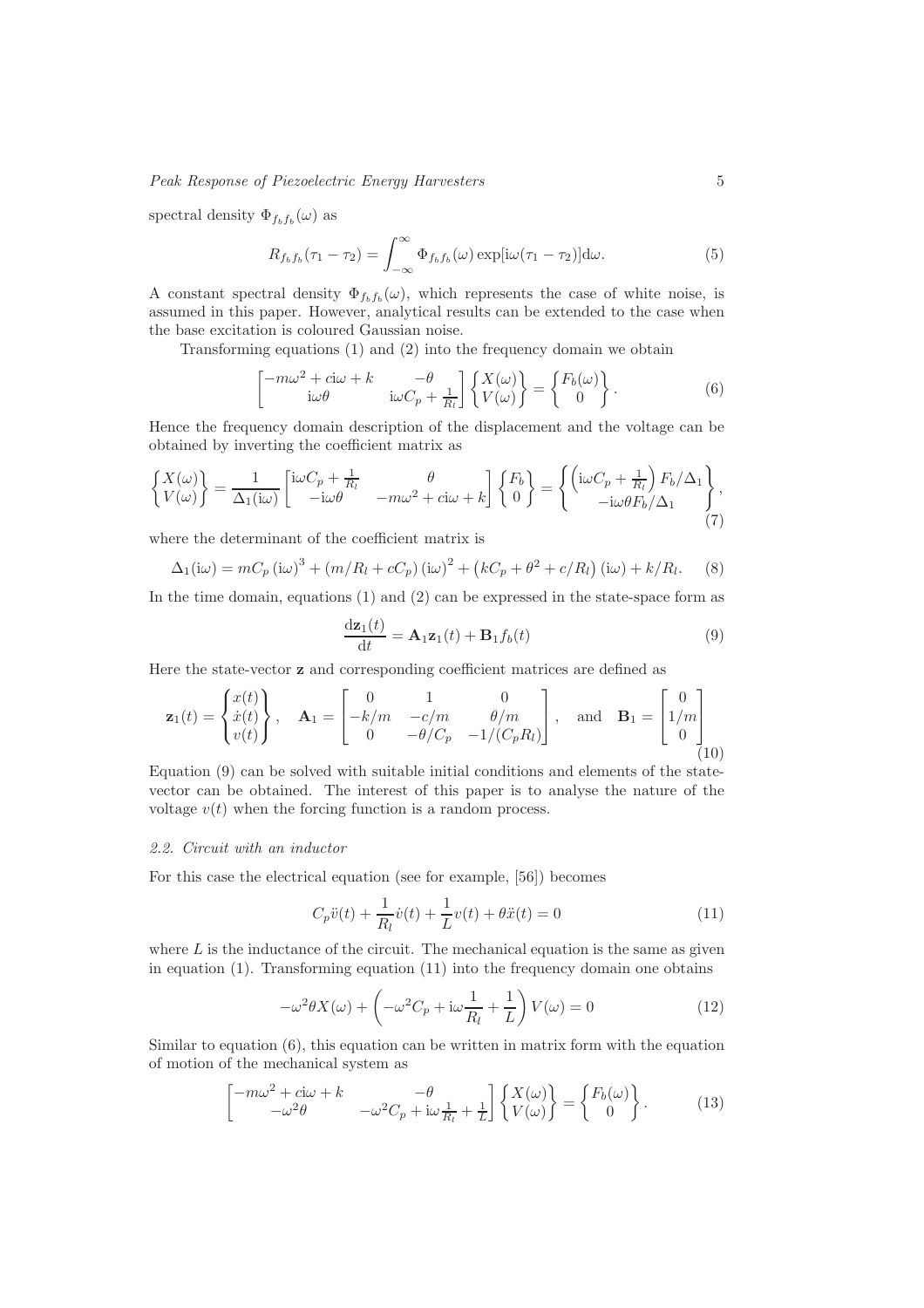Inverting the coefficient matrix, the displacement and voltage in the frequency domain can be obtained as

$$
\begin{aligned}\n\begin{Bmatrix}\nX(\omega) \\
V(\omega)\n\end{Bmatrix} &= \frac{1}{\Delta_2} \begin{bmatrix}\n-\omega^2 C_p + i\omega \frac{1}{R_l} + \frac{1}{L} & \theta \\
\omega^2 \theta & -m\omega + c i\omega + k\n\end{bmatrix} \begin{Bmatrix}\nF_b \\
0\n\end{Bmatrix} \\
&= \begin{Bmatrix}\n\begin{Bmatrix}\n-\omega^2 C_p + i\omega \frac{1}{R_l} + \frac{1}{L}\n\end{Bmatrix} F_b / \Delta_2 \\
\omega^2 \theta F_b / \Delta_2\n\end{Bmatrix}\n\end{aligned} \tag{14}
$$

Here the determinant of the coefficient matrix is a fourth-order polynomial in  $(i\omega)$  and is given by

$$
\Delta_2(i\omega) = mC_p(i\omega)^4 + \frac{(cC_pR_lL + mL)}{R_lL}(i\omega)^3 + \frac{(mR_l + cL + \theta^2R_lL + kC_pR_lL)}{R_lL}(i\omega)^2 + \frac{(cR_l + kL)}{R_lL}(i\omega) + \frac{k}{L}
$$
(15)

In the time domain, equations  $(1)$  and  $(11)$  can be expressed in the state-space form as

$$
\frac{\mathrm{d}\mathbf{z}_2(t)}{\mathrm{d}t} = \mathbf{A}_2 \mathbf{z}_2(t) + \mathbf{B}_2 f_b(t)
$$
\n(16)

Here the state-vector z and corresponding coefficient matrices are defined as

$$
\mathbf{z}_{2}(t) = \begin{cases} x(t) \\ \dot{x}(t) \\ v(t) \\ \dot{v}(t) \end{cases}, \quad \mathbf{A}_{2} = \begin{bmatrix} 0 & 1 & 0 & 0 \\ -k/m & -c/m & \theta/m & 0 \\ 0 & 0 & 0 & 1 \\ \theta k/mC_{p} & \theta c/mC_{p} & \theta^{2}/mC_{p} - 1/LC_{p} & -1/RC_{p} \end{bmatrix}
$$
  
and 
$$
\mathbf{B}_{2} = \begin{bmatrix} 0 \\ 1/m \\ 0 \\ -\theta/mC_{p} \end{bmatrix}
$$
(17)

Equation (16) can be solved in a similar way as Equation (9). As before, we are interested to analyse the nature of the voltage  $v(t)$  when the forcing function is a random process.

# 3. Statistics of peak response of the voltage

We consider that the excitation force  $f_b(t)$  is a random process. It is assumed that  $f_b(t)$ is a weakly stationary, Gaussian, broadband random process so that its autocorrelation function is

$$
R_{f_b f_b}(\tau_1 - \tau_2) = S_0 \delta(\tau_1 - \tau_2)
$$
\n(18)

Here  $\delta(\bullet)$  is the Dirac delta function and  $S_0$  is the strength of the random process. Since the forcing  $f_b(t)$  is assumed to be a delta-correlated random process, according to Eq. (3) the base excitation,  $x_b(t)$ , is not a delta-correlated random process. However, due to the linear relationship in Equation (3), the power-spectral density of the two processes can be related easily.

Mechanical systems driven by this type of excitation have been discussed by Lin [57], Nigam [58], Bolotin [59], Roberts and Spanos [60] and Newland [61] within the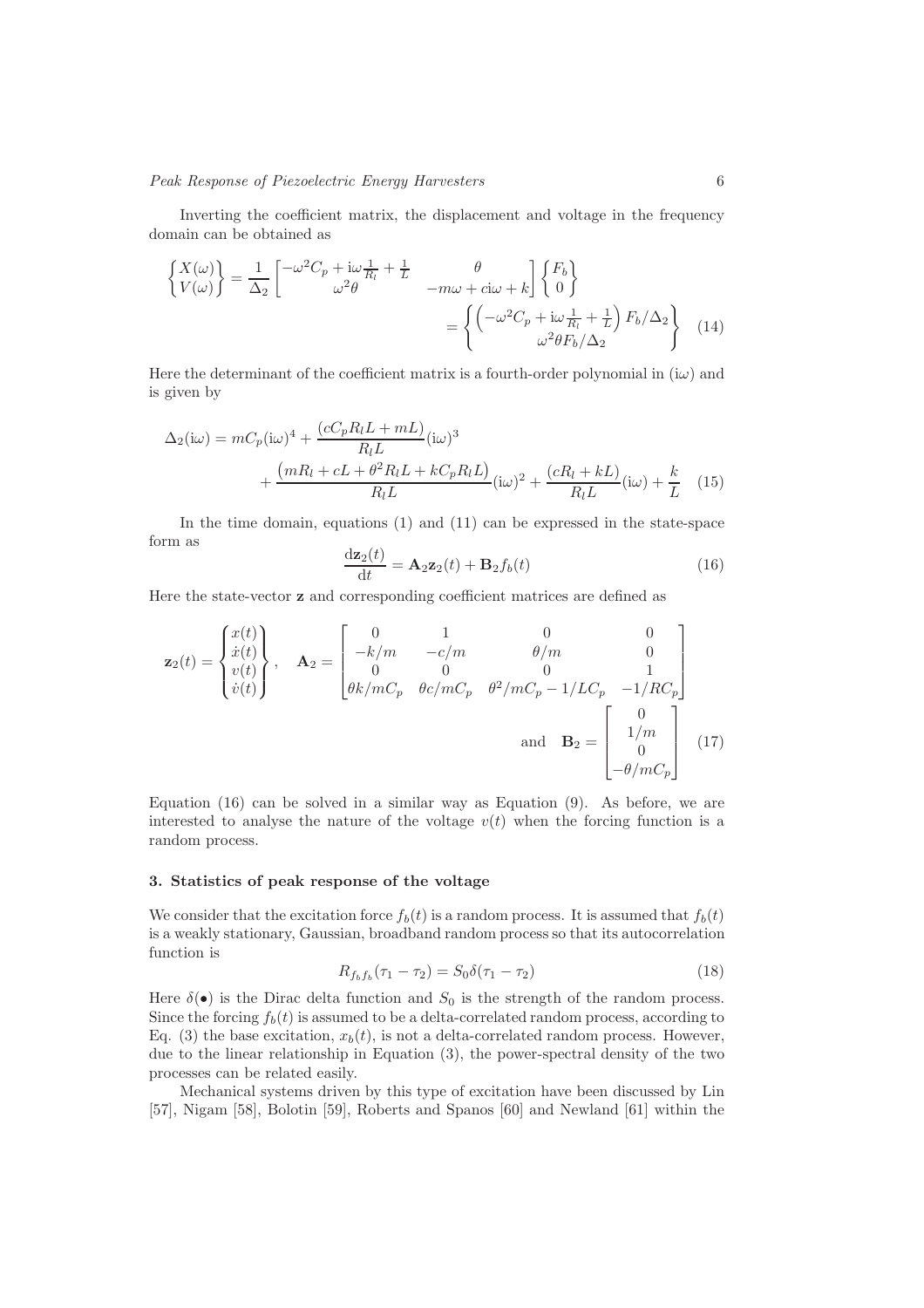scope of random vibration theory. To obtain the samples of the random response quantities such as the displacement of the mass  $x(t)$  and the voltage  $v(t)$ , one needs to solve the coupled stochastic differential equations  $(1)$  and  $(2)$  or  $(1)$  and  $(11)$ .

It is known that a linear dynamic system excited by a stationary, Gaussian random process will also result in a stationary, Gaussian random process with different spectral characteristics. Analytical results developed within the theory of random vibration allows us to obtain key properties of the peak values of the response process in closedform. We are interested in the harvested power given by

$$
P(t) = \frac{v^2(t)}{R_l} \tag{19}
$$

Although  $v(t)$  is a stationary, Gaussian random process,  $P(t)$  is in general a non-Gaussian random process due to the square operation as above. To understand the efficiency and long-term reliability of an energy harvester, it is necessary to quantify when the harvester power is above a certain critical level, say  $P_c$ . Mathematically, we want to obtain the statistical description of

$$
P(t) \ge P_c \tag{20}
$$

In general, non-Gaussian processes such as  $P(t)$  are difficult to deal with analytically. Therefore, this condition is expressed in terms of the voltage as

$$
v(t) \ge v_c \quad \text{or} \quad v(t) \le -v_c \quad \text{where} \quad v_c = \sqrt{P_c R_l} \tag{21}
$$

Since, in general, we consider random processes with zero mean, it is sufficient to investigate either of the above two conditions as statistically the peaks are symmetrically distributed about 0. Following Nigam [58], in the next subsections we discuss three main properties of the random process  $v(t)$  related to the case  $v(t) \ge v_c$ .

# 3.1. Level crossing of the voltage

The voltage random process  $v(t)$  is the third element of the random vector  $z(t)$  in equation (9). Since  $f<sub>b</sub>(t)$  is a stationary, Gaussian random process and the system under consideration is linear in nature,  $v(t)$  is also a stationary, Gaussian random process. Additionally,  $v(t), t \in [0, T]$  for some T is a continuous and differentiable function. A representative sample of the random process  $v(t)$  is shown in figure 2. The up-crossing of level  $v_c$  (with positive slope) and down-crossing of level  $v_c$  (with negative slope) are marked in the figure. Peaks appearing above the level  $v_c$  are also illustrated in figure 2.

The number of crossings of the level  $v(t) = v_c$  within a time interval T is a discrete random variable. We define a zero-one counting process  $Y_c(t)$  as

$$
Y_c(t) = \begin{cases} 0 & \text{if } v(t) < v_c \\ 1 & \text{if } v(t) \ge v_c. \end{cases}
$$
 (22)

This can be defined in terms of unit step function  $U(\bullet)$  as

$$
Y_c(t) = U\left(v(t) - v_c\right) \tag{23}
$$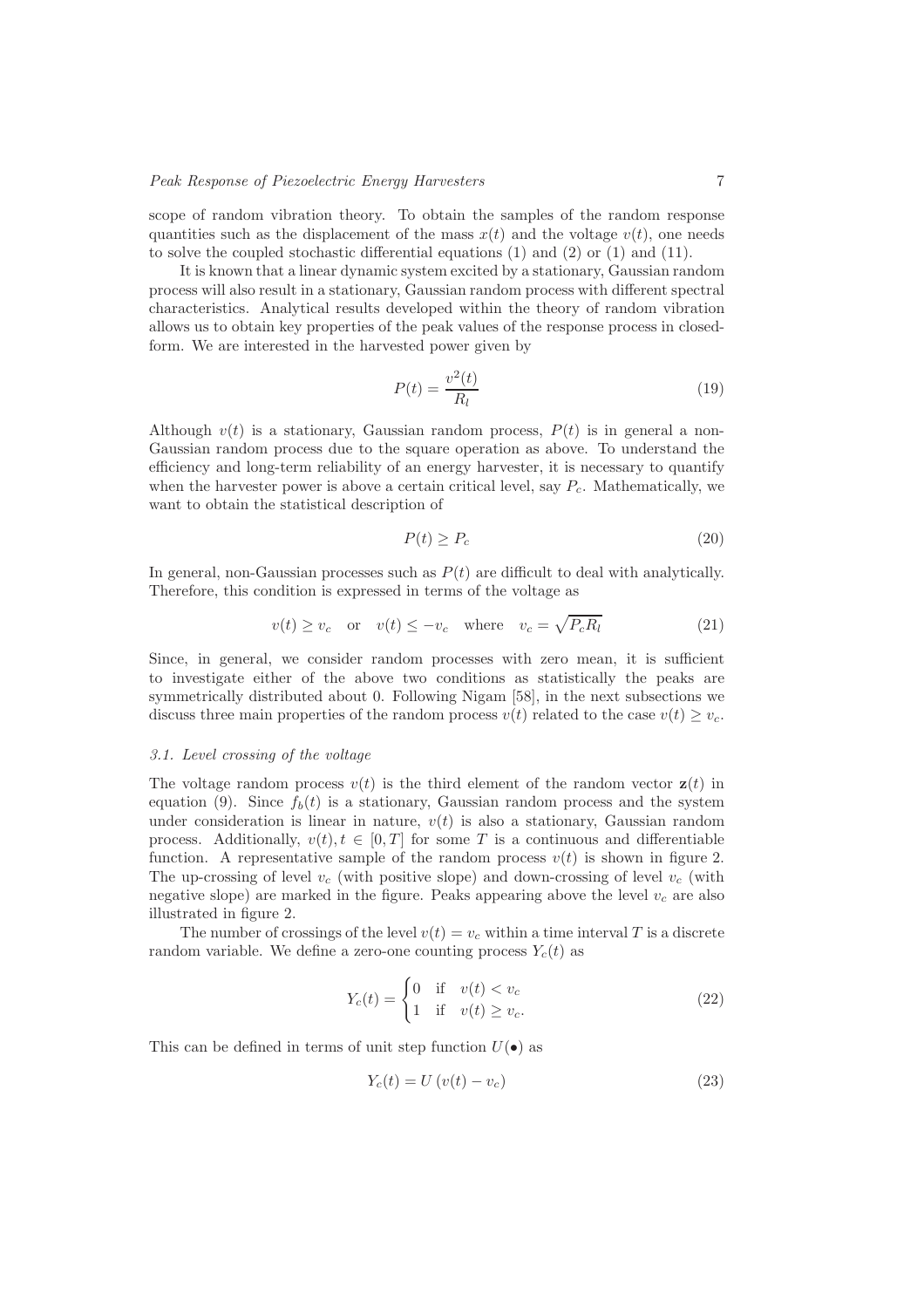

Figure 2. An example of up-crossings, down-crossings and peaks of the random voltage process  $v(t)$  above a level  $v(t) = v_c$ .

The random process  $Y_c(t)$  is effectively a counting functional which takes the values of 1 and 0 whenever the voltage  $v(t)$  is above or below the level  $v_c$ . The slope of  $v(t)$ can be included by differentiating  $Y_c(t)$  with respect to time t as

$$
\dot{Y}_c(t) = \dot{v}(t)\delta(v(t) - v_c) = \mathcal{N}(v_c, t)
$$
\n(24)

where  $\delta(\bullet)$  is the Dirac delta function. The random process  $\dot{Y}_c(t)$  is a crossing rate functional, that is,  $\mathcal{N}(v_c, t)$  representing an impulse every-time a crossing of level  $v_c$ occurs. The sign of the impulse clearly depends on the sign of  $\dot{v}(t)$ . Suppose  $\mathcal{N}(v_c, T)$ is a counting process giving the *total* number of impulses in an interval  $(t_0, t_0 + T]$ corresponding to both up and down crossings. Then

$$
\mathcal{N}(v_c;T) = \int_{t_0}^{t_0+T} \mathcal{N}(v_c,t)dt = \int_{t_0}^{t_0+T} |\dot{v}(t)| \delta(v(t) - v_c) dt
$$
 (25)

The average value of the number of crossings is then obtained by taking the mathematical expectation as

$$
N(v_c;T) = \mathcal{E}\left[N(v_c;T)\right] = \int_{t_0}^{t_0+T} \mathcal{E}\left[|\dot{v}(t)|\delta(v(t)-v_c)\right]dt
$$
 (26)

Suppose  $p(v, \dot{v}, t)$  denotes the joint probability density function (pdf) of  $v(t)$  and  $\dot{v}(t)$ . Using this, together with the definition of the expectation operator, the above integral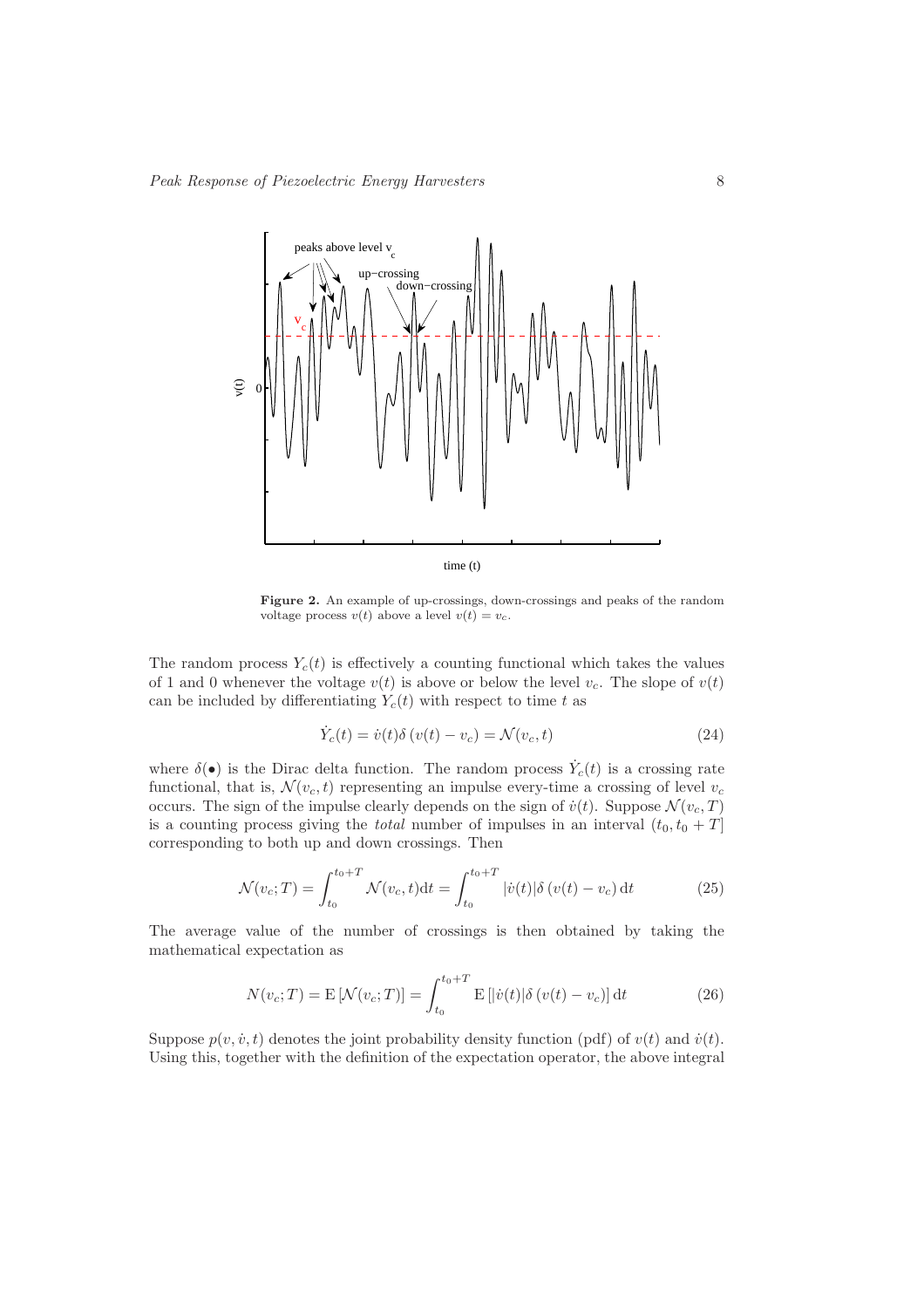can be evaluated as

$$
N(v_c;T) = \int_{t_0}^{t_0+T} \int_{-\infty}^{\infty} \int_{-\infty}^{\infty} |\dot{v}(t)| \delta(v(t) - v_c) p(v, \dot{v}, t) dv dv dt
$$
\n
$$
= \int_{t_0}^{t_0+T} \int_{-\infty}^{\infty} |\dot{v}(t)| p(v_c, \dot{v}, t) dv dt
$$
\n
$$
= \int_{t_0}^{t_0+T} N(v_c; t) dt
$$
\n(27)

where  $N(v_c;t)$  represents the total expected rate of crossings of level  $v_c$ 

$$
N(v_c; t) = \int_{-\infty}^{\infty} |\dot{v}(t)| p(v_c, \dot{v}, t) d\dot{v} = N^+(v_c; t) + N^-(v_c; t)
$$
 (28)

Here  $N^+(v_c;t)$  and  $N^-(v_c;t)$  represent expected up and down crossing rate respectively and can be expressed by splitting the above integral as

$$
N^+(v_c;t) = \int_0^\infty \dot{v}(t)p(v_c, \dot{v}, t) \mathrm{d}\dot{v}
$$
\n
$$
\text{and} \quad N^-(v_c;t) = -\int_{-\infty}^0 \dot{v}(t)p(v_c, \dot{v}, t) \mathrm{d}\dot{v}
$$
\n
$$
(29)
$$

The mathematical derivation so far is general in nature and does not depend on the assumptions of stationarity and Gaussianity of the random process  $v(t)$ . Below we make use of the simplification that the voltage  $v(t)$  is a stationary Gaussian random process. It is well known [57, 58] that a stationary Gaussian random process and its derivative process are statistically independent. That is

$$
E[v(t)\dot{v}(t)] = 0 \tag{30}
$$

This allows the joint pdf  $p(v, \dot{v}, t)$  to be expressed as the product of two separate pdfs as  $p(v, \dot{v}, t) = p(v, t)p(\dot{v}, t)$ . Assuming that the standard deviations of  $v(t)$  and  $\dot{v}(t)$ are  $\sigma_v$  and  $\sigma_{\dot{v}}$  respectively, the joint pdf can be expressed as

$$
p(v, \dot{v}) = \frac{1}{\sqrt{2\pi}\sigma_v} \exp\left(-\frac{v^2}{2\sigma_v^2}\right) \times \frac{1}{\sqrt{2\pi}\sigma_v} \exp\left(-\frac{\dot{v}^2}{2\sigma_v^2}\right)
$$
  
= 
$$
\frac{1}{2\pi\sigma_v\sigma_v} \exp\left\{-\left(\frac{v^2}{2\sigma_v^2} + \frac{\dot{v}^2}{2\sigma_v^2}\right)\right\}
$$
(31)

Substituting this joint pdf into equation (29), the integrals can be evaluated in closedform as

$$
N^{+}(v_c) = N^{-}(v_c) = p(v_c) \int_0^{\infty} \dot{v} p(\dot{v}) d\dot{v} = \frac{1}{2\pi} \frac{\sigma_{\dot{v}}}{\sigma_v} \exp\left(-\frac{v_c^2}{2\sigma_v^2}\right)
$$
(32)

This gives an explicit expression of the expected rate of crossing the level  $v(t) = v_c$ . The rate of crossing zero can be obtained by substituting  $v_c = 0$  in the above expression to give

$$
N^{+}(0) = N^{-}(0) = \frac{1}{2\pi} \frac{\sigma_{\dot{v}}}{\sigma_{v}}
$$
\n(33)

The crossing rate of the voltage only depends on the standard deviation of voltage and its derivative. In Subsection 3.4, the calculation of these quantities will be discussed.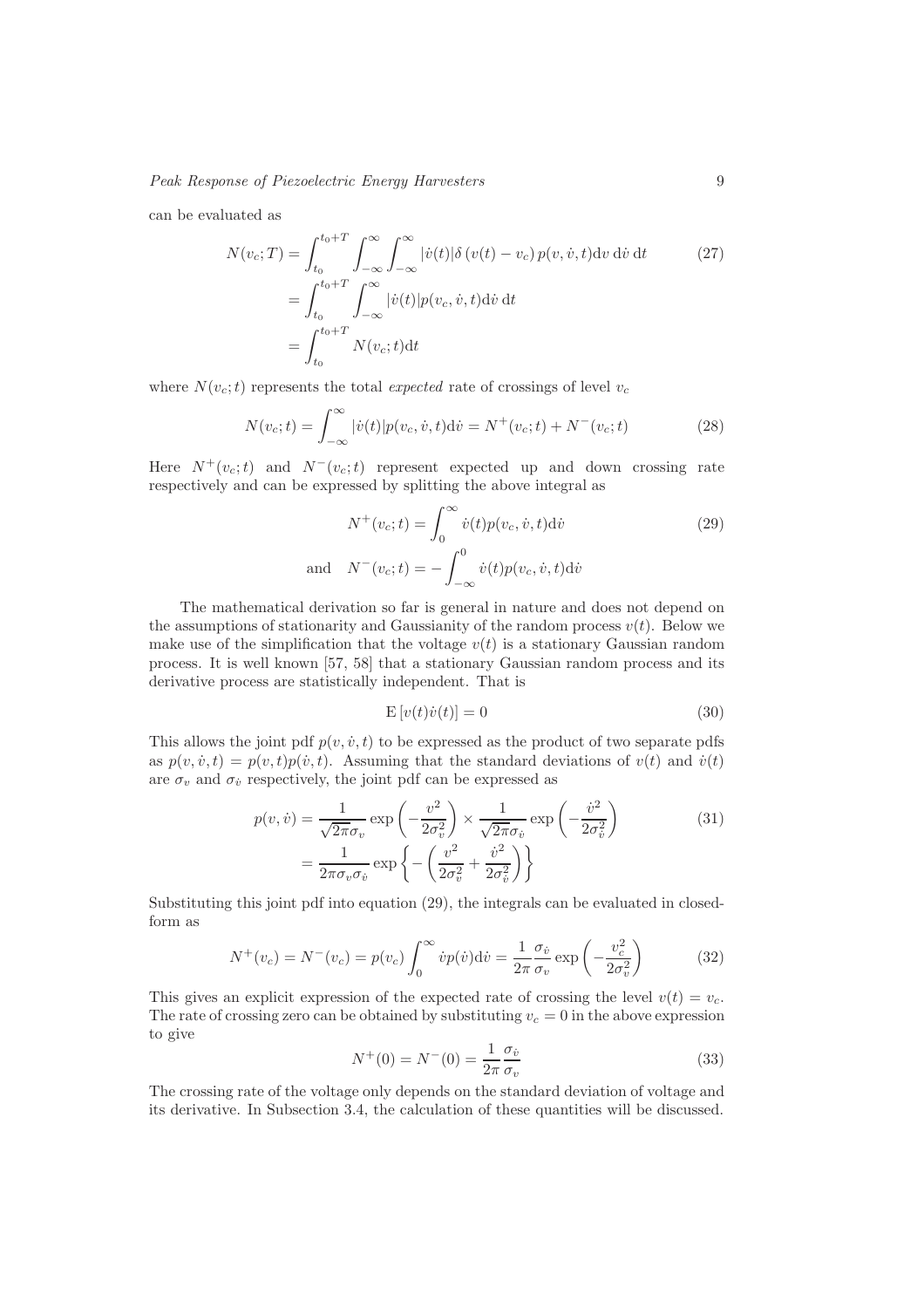# 3.2. Statistics of voltage peaks

The excitation  $f_b(t)$  is assumed to be broadband excitation as it represents the most realistic ambient excitation. In contrast, the response quantities  $x(t)$  and  $v(t)$ , and their derivatives are, in general, expected to be narrowband random processes with peaks around the deterministic resonance frequency of the system. For a narrowband stationary Gaussian random process, the expected number of peaks per unit time above the the level  $v(t) = v_c$  is equal to  $N^+(v_c)$ . A representative sample of the random process  $v(t)$  and its peaks above the level  $v_c$  is shown in figure 3. The total



**Figure 3.** Peaks of the voltage  $v(t)$  above the level  $v_c$  (denoted by \*).

number of peaks per unit time is  $N^+(0)$ . Therefore, using the relative frequency definition of probability we have

$$
E\left[\frac{\mathcal{N}^+(v_c)}{\mathcal{N}^+(0)}\right] = \frac{E\left[\mathcal{N}^+(v_c)\right]}{E\left[\mathcal{N}^+(0)\right]} = \frac{N^+(v_c)}{N^+(0)}\tag{34}
$$

Thus, from the definition of probability, it follows that

P [occurrence of peaks above 
$$
v(t) = v_c
$$
] = 1 -  $F_P(v_c) = \frac{N^+(v_c)}{N^+(0)}$  (35)

where  $F_P(v_c)$  is the probability distribution function of the peaks above  $v(t) = v_c$ . Hence, using equations (32) and (33), we obtain

$$
F_{\rm P}(v_c) = 1 - \frac{N^+(v_c)}{N^+(0)} = 1 - \exp\left(-\frac{v_c^2}{2\sigma_v^2}\right)
$$
 (36)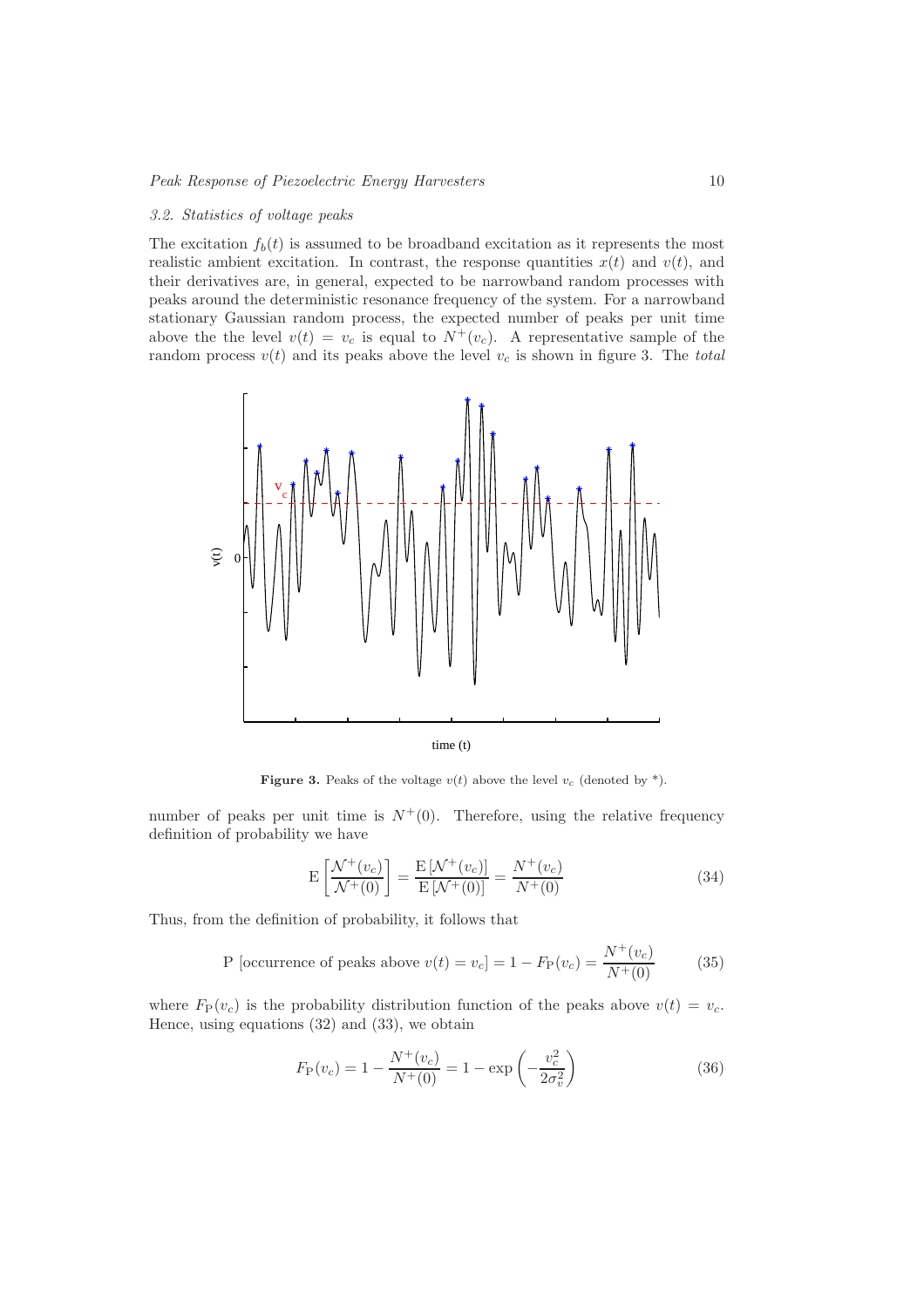Differentiating with respect to  $v_c$ , we obtain the probability density function of the occurrence of the peaks as

$$
p_{\rm P}(v_c) = \frac{\mathrm{d}F_{\rm P}(v_c)}{\mathrm{d}v_c} = \frac{v_c}{\sigma_v^2} \exp\left(-\frac{v_c^2}{2\sigma_v^2}\right) \tag{37}
$$

This implies that the distribution of peaks of the voltage follows a Rayleigh distribution [62]. Expressing the level  $v_c$  normalised with respect to the standard deviation as

$$
v_c = \eta \sigma_v \tag{38}
$$

we have

$$
p_{\rm P}(\eta) = \frac{\eta}{\sigma_v} \exp\left(-\frac{\eta^2}{2}\right) \tag{39}
$$

In figure 4, this probability density function is shown for two representative values of the standard deviation of  $v(t)$ , namely  $\sigma_v = 1$  and  $\sigma_v = 1/2$ . This result shows that



**Figure 4.** Probability density function of the peaks of the voltage  $v(t)$  above the normalised level  $\eta$  for two representative values of the standard deviation of  $v(t)$ .

the probability of very large and very small peaks in the voltage is small compared to 'average' peaks.

#### 3.3. Fractional occupation time of the voltage above a critical level

The fractional occupation time is defined as the proportion of time spent by the random process  $v(t)$  above a desired level  $v_c$ . The quantification of fractional occupation time would be useful to predict harvested power from energy harvesting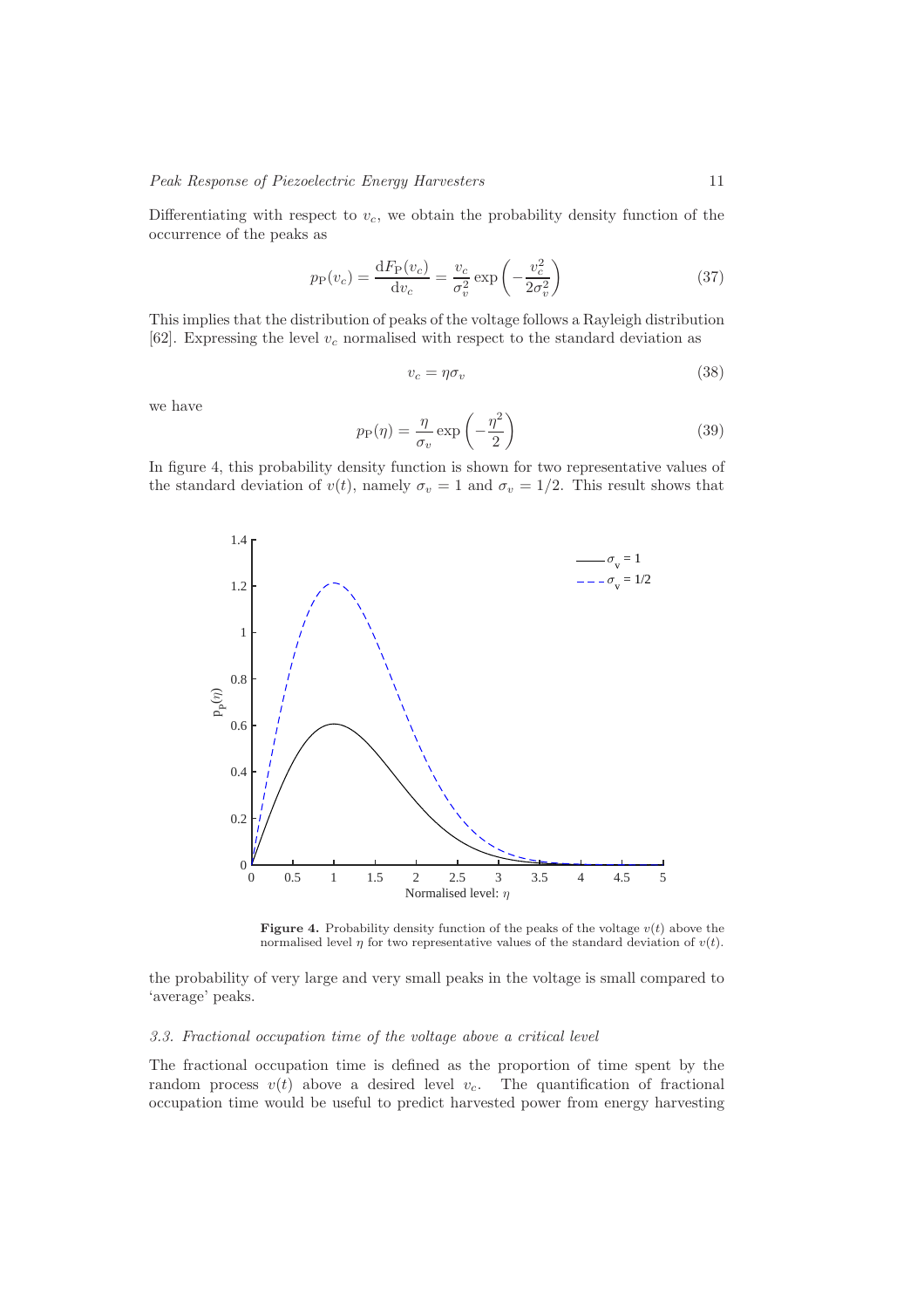devices operating for long periods of time. It may be possible to optimise system parameters so that the fractional occupation time is maximised. A representative sample of the random process  $v(t)$  and the intervals of time spend above the level  $v_c$ is shown in figure 5. The fractional occupation time within an interval  $T$  is a random



**Figure 5.** Fraction of time spent by voltage  $v(t)$  above the level  $v_c$  (the shaded area).

variable  $Z_{v_c}(T)$  whose value lies between 0 and 1. This can be expressed in terms of the zero-one process  $Y_c(t)$  defined in equation (23) as

$$
Z_{v_c}(T) = \frac{1}{T} \int_{t_0}^{t_0+T} Y_c(t) dt
$$
\n(40)

Here we are interested in the mean of this random variable, that is  $E[Z_{v_c}(T)]$ . Using the definition of the expectation operator we have

$$
\mathcal{E}\left[Z_{v_c}(T)\right] = \frac{1}{T} \int_{t_0}^{t_0+T} \mathcal{E}\left[Y_c(t)\right] dt = \frac{1}{T} \int_{t_0}^{t_0+T} \int_{-\infty}^{\infty} U\left(v(t) - v_c\right) p(v, t) dv dt \tag{41}
$$
\n
$$
= \frac{1}{T} \int_{t_0}^{t_0+T} \int_{v_c}^{\infty} p(v, t) dv dt
$$

Since  $v(t)$  is a stationary Gaussian random process, the above integral can be evaluated as

$$
E\left[Z_{v_c}(T)\right] = \int_{v_c}^{\infty} p(v, t) dv = \int_{v_c}^{\infty} \frac{1}{\sqrt{2\pi}\sigma_v} \exp\left(-\frac{v^2}{2\sigma_v^2}\right) dv
$$
\n
$$
= \frac{1}{2} \text{erfc}\left(\frac{v_c}{\sqrt{2}\sigma_v}\right)
$$
\n(42)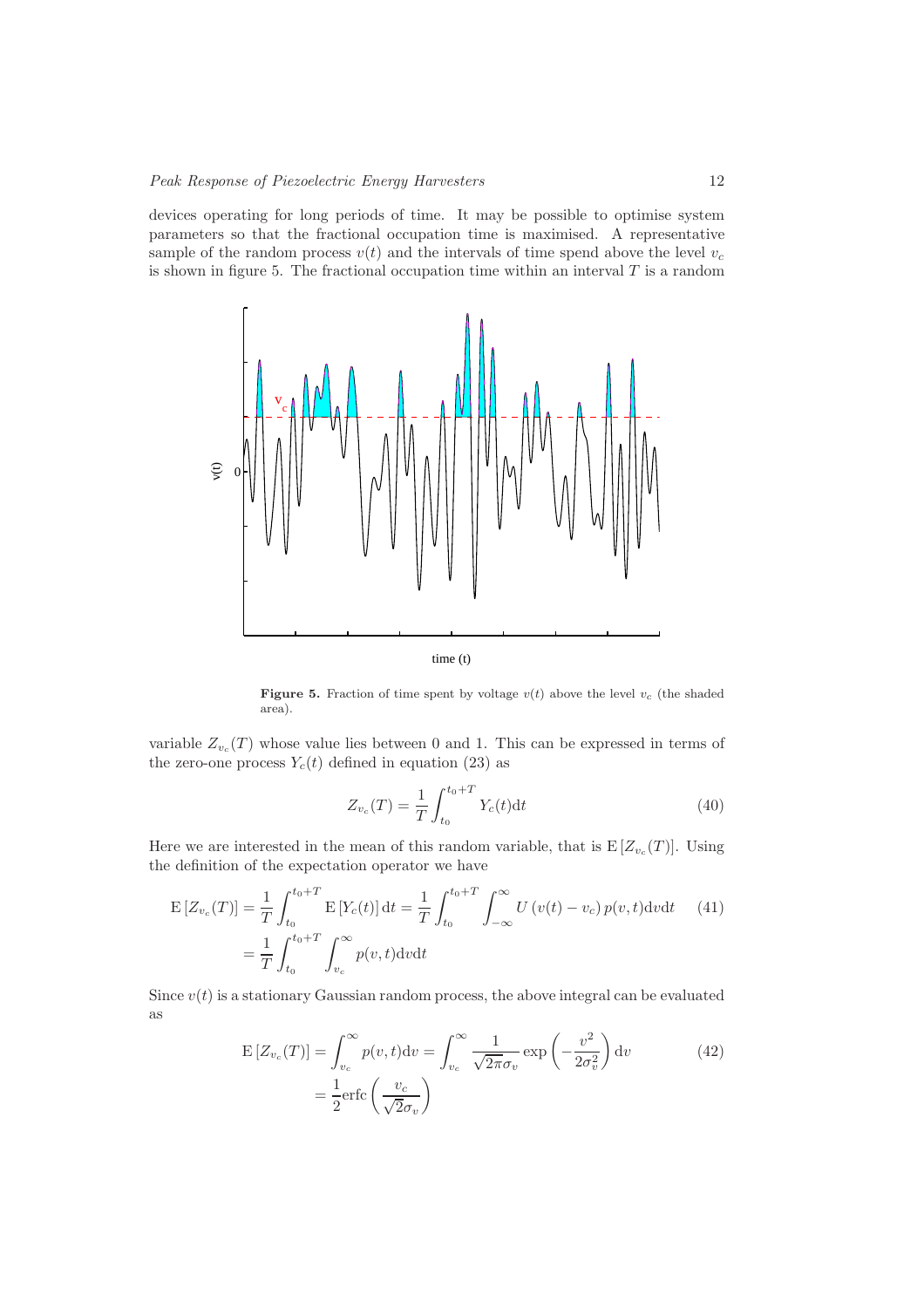where  $erfc(\bullet)$  is the complimentary error function [63]. Equation (42) explicitly gives an expression of the average fractional occupation time of the voltage  $v(t)$  above the level  $v_c$ . Using the normalised level in equation (38), the fractional occupational time can be obtained as

$$
E[Z_{\eta}] = \frac{1}{2} erfc\left(\frac{\eta}{\sqrt{2}}\right)
$$
\n(43)

In figure 6, the fractional occupational time of the voltage  $v(t)$  above the normalised level  $\eta$  is shown. When  $\eta = 0$ , the random process  $v(t)$  spends half of



**Figure 6.** Factional occupational time above the normalised level  $\eta$  of the voltage  $v(t)$ .

the time above the zero level. The fractional occupational time reduces for increasing values of  $\eta$  as expected.

# 3.4. Calculation of standard deviations of voltage and its derivative

From the preceding sections it is clear that the standard deviation of the voltage and its derivative is necessary to obtain the crossing rate, peak statistics and the fractional occupational time. The analytical expressions given for these quantities are independent from the nature of the system (e.g., linearity). The system-specific aspect enters in this formulation through the standard deviation of the voltage and its derivative only. For a general nonlinear system, these functions can be obtained numerically. However, since a linear model is used in this study, we outline an approach to analytically obtain these quantities using the theory of random vibration. We adopt the technique developed by Roberts and Spanos [60], which was applied to the energy harvesting problem in [22].

As seen in Section 2, for a linear energy harvesting system, the voltage in the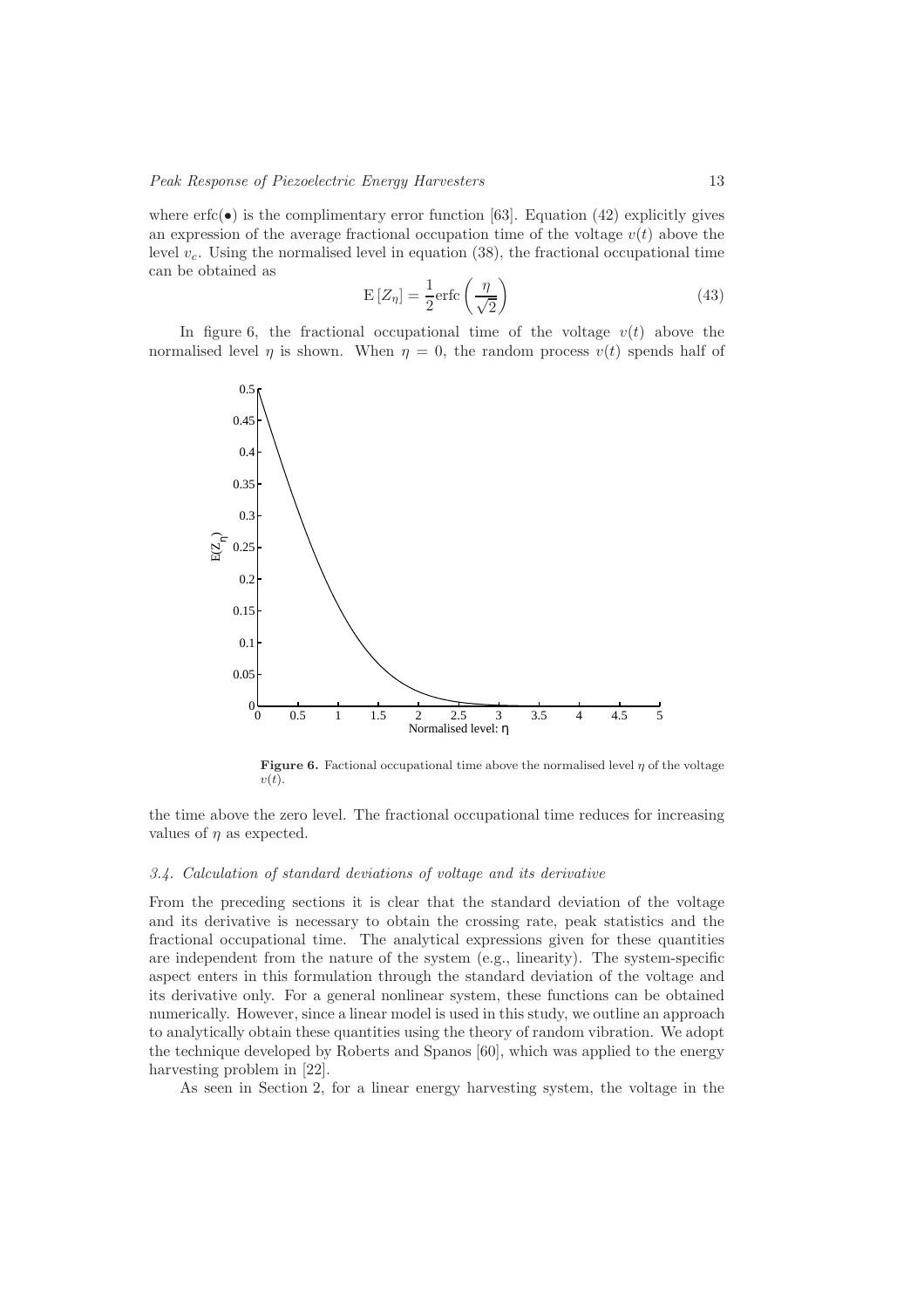frequency domain can be expressed in the form

$$
V(\omega) = H(\omega)F_b(\omega) \tag{44}
$$

It can be shown that  $[57, 58]$  the spectral density of V is related to the spectral density of  $F_b$  by

$$
\Phi_{VV}(\omega) = H(\omega)H^*(\omega)\Phi_{f_bf_b}(\omega) = |H(\omega)|^2\Phi_{f_bf_b}(\omega). \tag{45}
$$

where  $(\bullet)^*$  denote complex conjugation. Recall that the random process  $v(t)$  has zero mean. Therefore, in the steady-state (large  $t$ ), we obtain

$$
\sigma_v^2 = \mathcal{E}\left[v^2(t)\right] = R_{vv}(0) = \int_{-\infty}^{\infty} |H(\omega)|^2 \Phi_{f_b f_b}(\omega) d\omega.
$$
 (46)

In the frequency domain, the derivative process can be expressed as

$$
\dot{V}(\omega) = (i\omega)V(\omega) = (i\omega)H(\omega)F_b(\omega)
$$
\n(47)

Since  $\dot{v}(t)$  is also a zero-mean stationary Gaussian random process, its standard deviation can be obtained in a similar manner as

$$
\sigma_v^2 = \mathbb{E}\left[\dot{v}^2(t)\right] = \int_{-\infty}^{\infty} \left\{ (\mathrm{i}\omega)H(\omega) \right\} \left\{ (\mathrm{i}\omega)H(\omega) \right\}^* \Phi_{f_b f_b}(\omega) \, \mathrm{d}\omega
$$
\n
$$
= \int_{-\infty}^{\infty} \omega^2 |H(\omega)|^2 \Phi_{f_b f_b}(\omega) \, \mathrm{d}\omega.
$$
\n(48)

The expressions of  $\sigma_v$  and  $\sigma_{\dot{v}}$  are then substituted into the expressions derived in the previous three subsections.

The calculation of the integral on the right-hand side of equations (46) and (48) in general requires the calculation of integrals involving the ratio of polynomials of the following form

$$
I_n = \int_{-\infty}^{\infty} \frac{\Xi_n(\omega) \, \mathrm{d}\omega}{\Lambda_n(\mathrm{i}\omega)\Lambda_n^*(\mathrm{i}\omega)}\tag{49}
$$

Here the polynomials are expressed as

$$
\Xi_n(\omega) = b_{n-1}\omega^{2n-2} + b_{n-2}\omega^{2n-4} + \dots + b_0
$$
\n(50)

$$
\Lambda_n(i\omega) = a_n(i\omega)^n + a_{n-1}(i\omega)^{n-1} + \dots + a_0 \tag{51}
$$

Following Roberts and Spanos [60] this integral can be evaluated as

$$
I_n = \frac{\pi}{a_n} \frac{\det\left[\mathbf{N}_n\right]}{\det\left[\mathbf{D}_n\right]}.
$$
\n(52)

Here the  $n \times n$  matrices are defined as

$$
\mathbf{N}_n = \begin{bmatrix} b_{n-1} & b_{n-2} & \cdots & b_0 \\ -a_n & a_{n-2} & -a_{n-4} & a_{n-6} & \cdots & 0 & \cdots \\ 0 & -a_{n-1} & a_{n-3} & -a_{n-5} & \cdots & 0 & \cdots \\ 0 & a_n & -a_{n-2} & a_{n-4} & \cdots & 0 & \cdots \\ 0 & \cdots & \cdots & \cdots & 0 & \cdots \\ 0 & 0 & \cdots & -a_2 & a_0 \end{bmatrix}
$$
(53)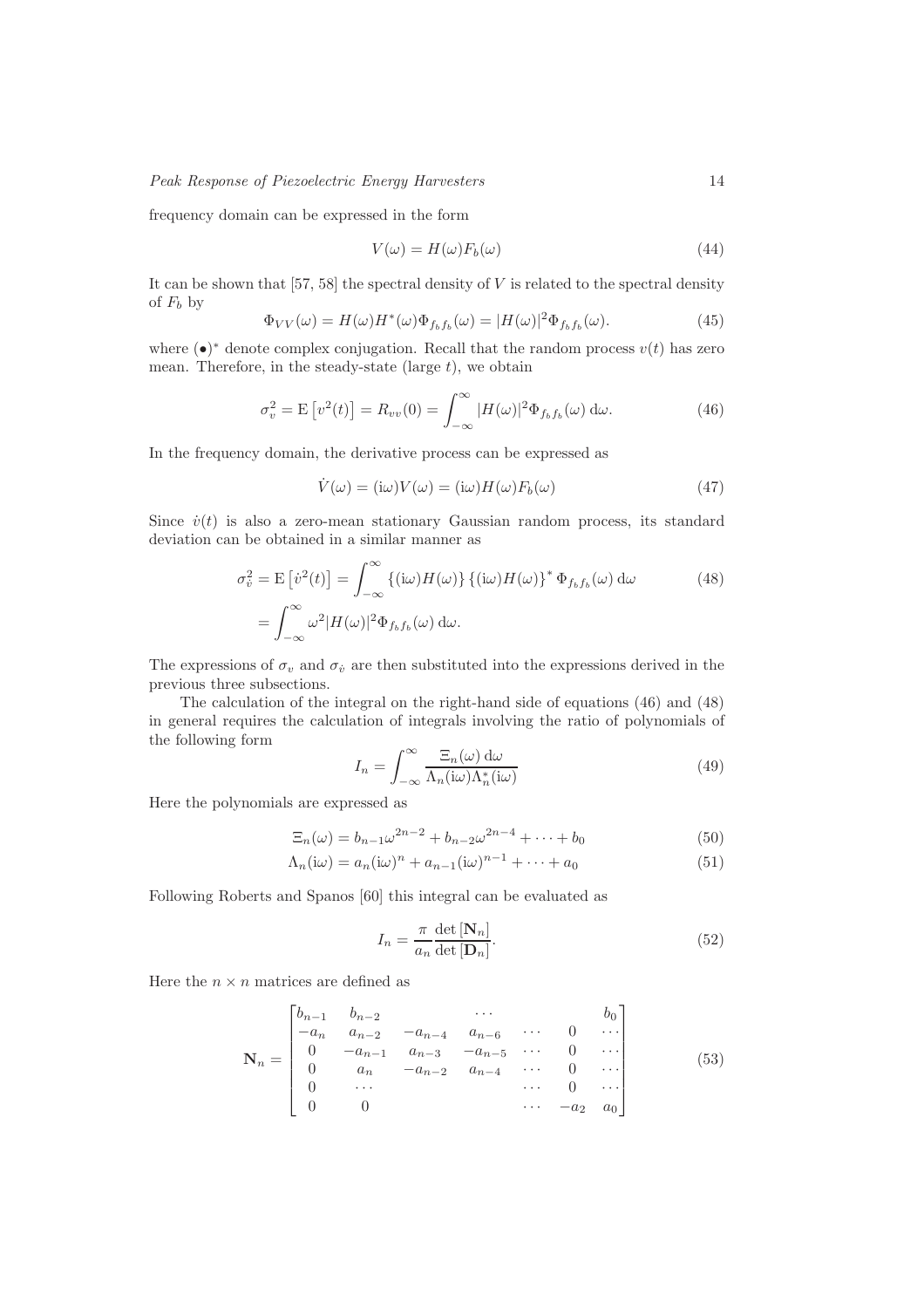and

$$
\mathbf{D}_{n} = \begin{bmatrix} a_{n-1} & -a_{n-3} & a_{n-5} & -a_{n-7} \\ -a_{n} & a_{n-2} & -a_{n-4} & a_{n-6} & \cdots & 0 & \cdots \\ 0 & -a_{n-1} & a_{n-3} & -a_{n-5} & \cdots & 0 & \cdots \\ 0 & a_{n} & -a_{n-2} & a_{n-4} & \cdots & 0 & \cdots \\ 0 & \cdots & \cdots & \cdots & 0 & \cdots \\ 0 & 0 & \cdots & \cdots & -a_{2} & a_{0} \end{bmatrix} . \tag{54}
$$

These expressions will be used for the two cases considered. We assume that the excitation  $f_b(t)$  is Gaussian white noise so that its spectral density is constant with respect to frequency. But different spectral densities can be easily used within the scope of this formulation.

# 4. Peak Statistics for Systems without an Inductor

# 4.1. Derivation of the standard deviations of voltage and its derivative

From equation (7) we obtain the voltage in the frequency domain as

$$
V(\omega) = H(\omega)F_b \quad \text{where} \quad H(\omega) = -\frac{\mathrm{i}\omega\theta}{\Delta_1(\mathrm{i}\omega)}\tag{55}
$$

Since the forcing function has constant spectral density we assume that

$$
\Phi_{f_b f_b}(\omega) = S_0 \tag{56}
$$

Therefore, the standard deviation of  $v(t)$  can be obtained using equation (46) as

$$
\sigma_v^2 = \int_{-\infty}^{\infty} |H(\omega)|^2 S_0 \, \mathrm{d}\omega = S_0 \theta^2 \int_{-\infty}^{\infty} \frac{\omega^2}{\Delta_1(\mathrm{i}\omega)\Delta_1^*(\mathrm{i}\omega)} \, \mathrm{d}\omega \tag{57}
$$

From equation (8) one can observe that  $\Delta_1(i\omega)$  is a third order polynomial in (i $\omega$ ). Comparing the integral in equation (57) with the general integral in equation (49) we have

$$
n = 3, b_2 = 0, b_1 = 1, b_0 = 0
$$
  
and 
$$
a_3 = mC_p, a_2 = (m/R_l + cC_p), a_1 = (kC_p + \theta^2 + c/R_l), a_0 = k/R_l
$$
 (58)

Now using equation (52), the integral can be evaluated as

$$
\int_{-\infty}^{\infty} \frac{\omega^2}{\Delta_1(i\omega)\Delta_1^*(i\omega)} d\omega = \frac{\pi}{a_3} \frac{\det\begin{bmatrix} b_2 & b_1 & b_0 \\ -a_3 & a_1 & 0 \\ 0 & -a_2 & a_0 \end{bmatrix}}{\det\begin{bmatrix} a_2 & -a_0 & 0 \\ -a_3 & a_1 & 0 \\ 0 & -a_2 & a_0 \end{bmatrix}}
$$
(59)  

$$
= \frac{\pi}{mC_p} \frac{\det\begin{bmatrix} 0 & 1 & 0 \\ -mC_p & kC_p + \theta^2 + c/R_l & 0 \\ 0 & -m/R_l - cC_p & k/R_l \end{bmatrix}}{\det\begin{bmatrix} m/R_l + cC_p & -k/R_l & 0 \\ -mC_p & kC_p + \theta^2 + c/R_l & 0 \\ 0 & -m/R_l - cC_p & k/R_l \end{bmatrix}}
$$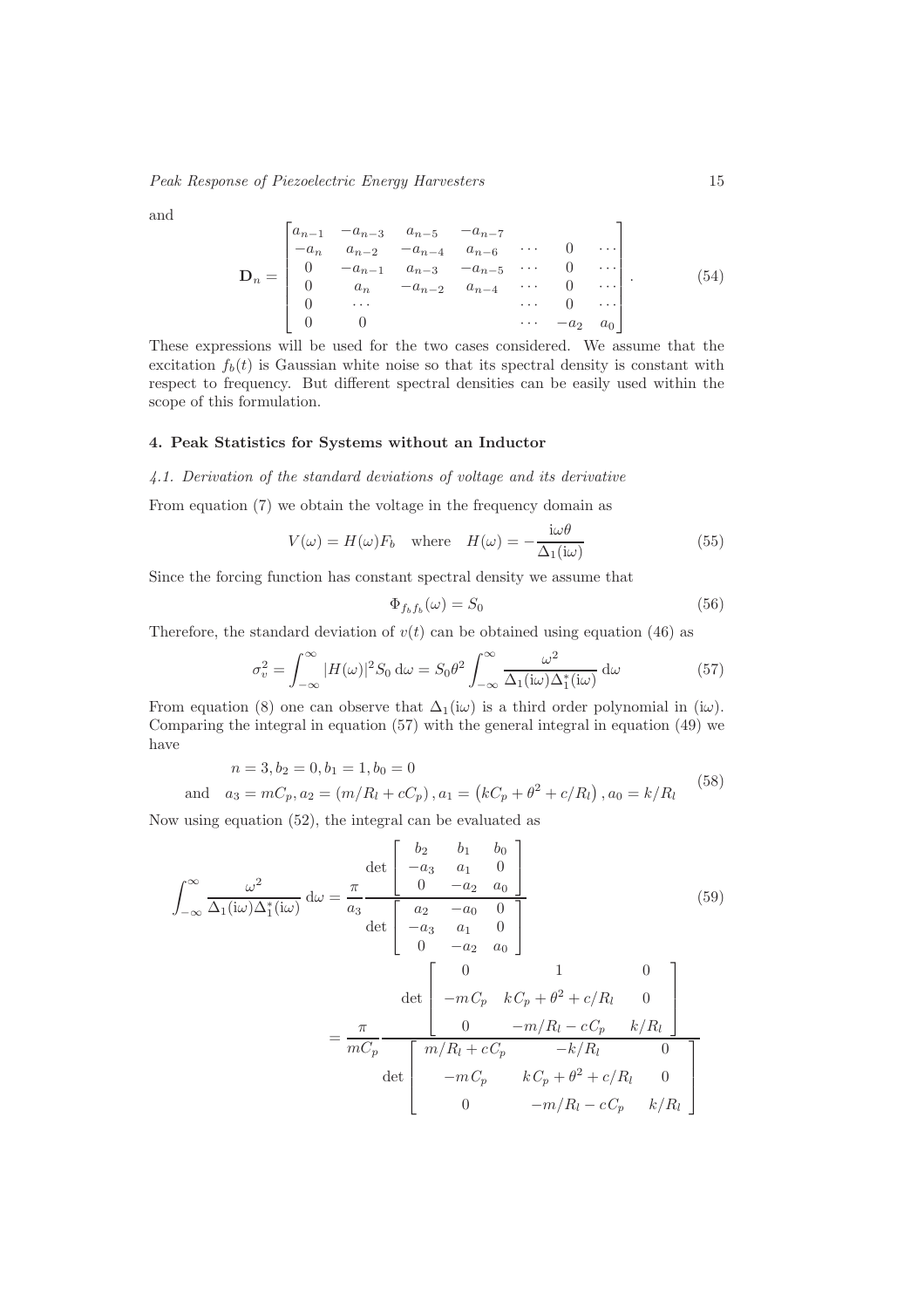From equation (57) we then obtain the standard deviation of the voltage due to whitenoise forcing as

$$
\sigma_v^2 = \frac{S_0 \theta^2 \pi R_l^2}{cC_p^2 R_l^2 k + (cR_l^2 \theta^2 + c^2 R_l) C_p + m\theta^2 R_l + mc}
$$
(60)

The standard deviation of the derivative of the voltage  $\dot{v}(t)$  can be obtained using equation (48) as

$$
\sigma_v^2 = \int_{-\infty}^{\infty} \omega^2 |H(\omega)|^2 \Phi_{f_b f_b}(\omega) d\omega = S_0 \theta^2 \int_{-\infty}^{\infty} \frac{\omega^4}{\Delta_1(i\omega)\Delta_1^*(i\omega)} d\omega \tag{61}
$$

This can be evaluated as for the previous case with

$$
n = 3, b_2 = 1, b_1 = 0, b_0 = 0 \tag{62}
$$

with the same  $a_i$ , for  $i = 0, \ldots, 3$ . Forming the  $\mathbb{N}_3$  and  $\mathbb{D}_3$  matrices, and taking the ratio of the determinants of these matrices, following equation (52), we have

$$
\sigma_{\dot{v}}^2 = \frac{S_0 \theta^2 \pi \left( k C_p R_l + \theta^2 R_l + c \right) R_l}{\left( c C_p^2 R_l^2 k + \left( c R_l^2 \theta^2 + c^2 R_l \right) C_p + m \theta^2 R_l + mc \right) m C_p}
$$
(63)

#### 4.2. Parameter optimisation

The aim of this section is to investigate if there are any sets of parameters which maximises (a) the crossing rate of the voltage above the level  $v_c$  and, (b) the fractional occupational time above the level  $v_c$ . For a given vibration energy harvester, the mass and stiffness are usually selected from general consideration. Additionally, damping is generally kept as small as possible to maximise sustained vibration. Therefore, m, c, k are not considered as design parameters from the point of view of random excitation. The aim is to find optimal parameter values, or parametric relationships, for the resistance  $(R_l)$ , electromechanical coupling  $(\theta)$ , and capacitance  $(C_p)$ .

Using the expressions of  $\sigma_v$  and  $\sigma_{\dot{v}}$  from equations (60) and (63), the zero crossing rate given by (33) can be calculated as

$$
N^{+}(0) = N^{-}(0) = \frac{1}{2\pi} \frac{\sigma_{\dot{v}}}{\sigma_{v}} = \frac{1}{2\pi} \sqrt{\frac{kC_p R_l + \theta^2 R_l + c}{mC_p R_l}}
$$
(64)

Thus, the rate of zero crossing of the voltage can be obtained directly from the harvester parameters. Parameter values can also be selected to set a desired zero crossing rate.

Using the expressions of  $\sigma_v$  in equation (60), together with the expression of  $v_c$ in terms of desired power  $P_c$  in equation (21), the expected rate of crossing can be obtained from equation (32) as

$$
N^{+}(P_c) = N^{-}(P_c)
$$
  
=  $\frac{1}{2\pi} \sqrt{\frac{kC_p R_l + \theta^2 R_l + c}{mC_p R_l}}$  exp $\left\{-\frac{P_c (cC_p^2 R_l^2 k + (cR_l^2 \theta^2 + c^2 R_l) C_p + m\theta^2 R_l + mc)}{2R_l \theta^2 \pi S_0}\right\}$  (65)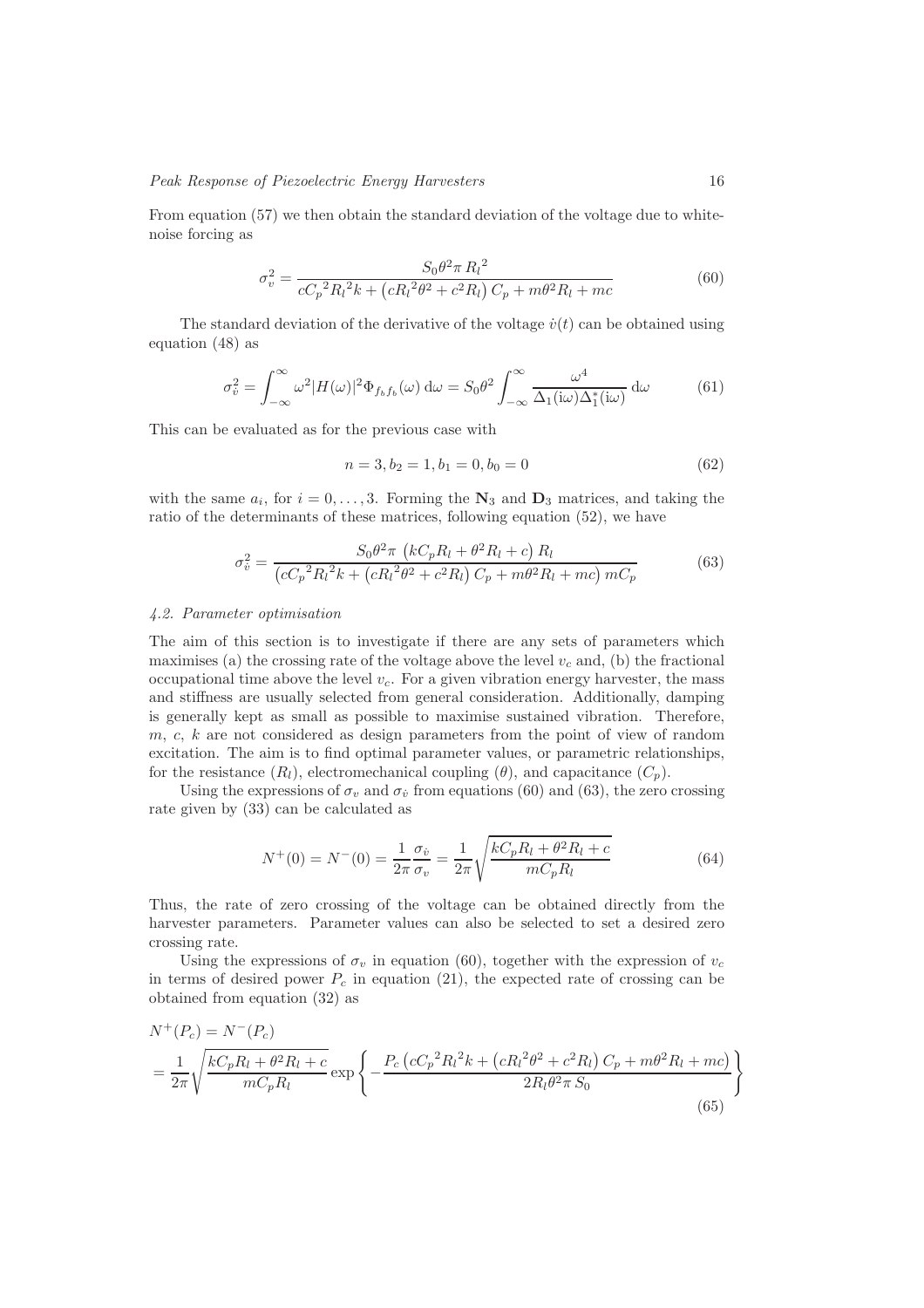This gives an explicit formula of the expected rate of crossing the level of harvested power  $P_c$ . We aim to find parameter relationship such that this rate of crossing of power level  $P_c$  is maximised. Differentiating equation (65) with respect to the resistance  $R_l$ , setting the result to zero, and after some algebra, gives the necessary condition as

$$
\left(-2\,C_p{}^2P_c k\theta^2 - C_p P_c \theta^4 - C_p{}^3 P_c k^2\right) R_l{}^3 + \left(-C_p P_c \theta^2 c - C_p{}^2 P_c k c\right) R_l{}^2 + \left(-\pi \theta^2 S + m P_c k C_p + m P_c \theta^2\right) R_l + m P_c c = 0 \quad (66)
$$

This cubic equation can be solved to obtain an optimal value of  $R_l$ . Since such analytical expressions are complex in nature, we make use of a simplification that the damping of the system is negligible. Therefore, substituting  $c = 0$ , we obtain an optimal value of the resistance as

$$
R_{l_{\rm opt}} = \frac{\sqrt{P_c C_p \left( m P_c (\theta^2 + k C_p) - \pi \theta^2 S_0 \right)}}{P_c C_p (\theta^2 + k C_p)}
$$
(67)

Next we aim to maximise the average fractional occupation time of the voltage  $v(t)$  above the level  $v_c$  given in equation (42). As seen in figure 6, the complimentary error function is a monotonically decreasing function of its argument. Therefore, it is necessary to minimise the argument  $\frac{v_c}{\sqrt{2}\sigma_v}$ . The square of this expression can be obtained in terms of the power level  $P_c$  as

$$
\frac{P_c \left(cC_p^2 R_l^2 k + \left(cR_l^2 \theta^2 + c^2 R_l\right) C_p + m\theta^2 R_l + mc\right)}{2R_l \theta^2 \pi S}
$$
\n(68)

Differentiating this with respect to  $R_l$  we obtain the necessary condition as

$$
R_{l_{\text{opt}}} = \sqrt{\frac{m}{C_p(\theta^2 + kC_p)}}
$$
\n(69)

This expression matches exactly with the results obtained in [22] for maximum power.

### 5. Peak Statistics for Systems with an Inductor

#### 5.1. Derivation of the standard deviations of voltage and its derivative

From equation (14) we obtain the voltage in the frequency domain as

$$
V(\omega) = H(\omega)F_b \quad \text{where} \quad H(\omega) = \omega^2 \theta / \Delta_2(i\omega) \tag{70}
$$

Recalling that the forcing function has a constant spectral density  $S_0$ , the standard deviation of  $v(t)$  can be obtained using equation (46) as

$$
\sigma_v^2 = \int_{-\infty}^{\infty} |H(\omega)|^2 S_0 \, \mathrm{d}\omega = S_0 \theta^2 \int_{-\infty}^{\infty} \frac{\omega^4}{\Delta_2(i\omega)\Delta_2^*(i\omega)} \, \mathrm{d}\omega \tag{71}
$$

From equation (15) one can observe that  $\Delta_2(i\omega)$  is fourth-order polynomial in (i $\omega$ ). Comparing the integral in equation (71) with the general integral in equation (49) we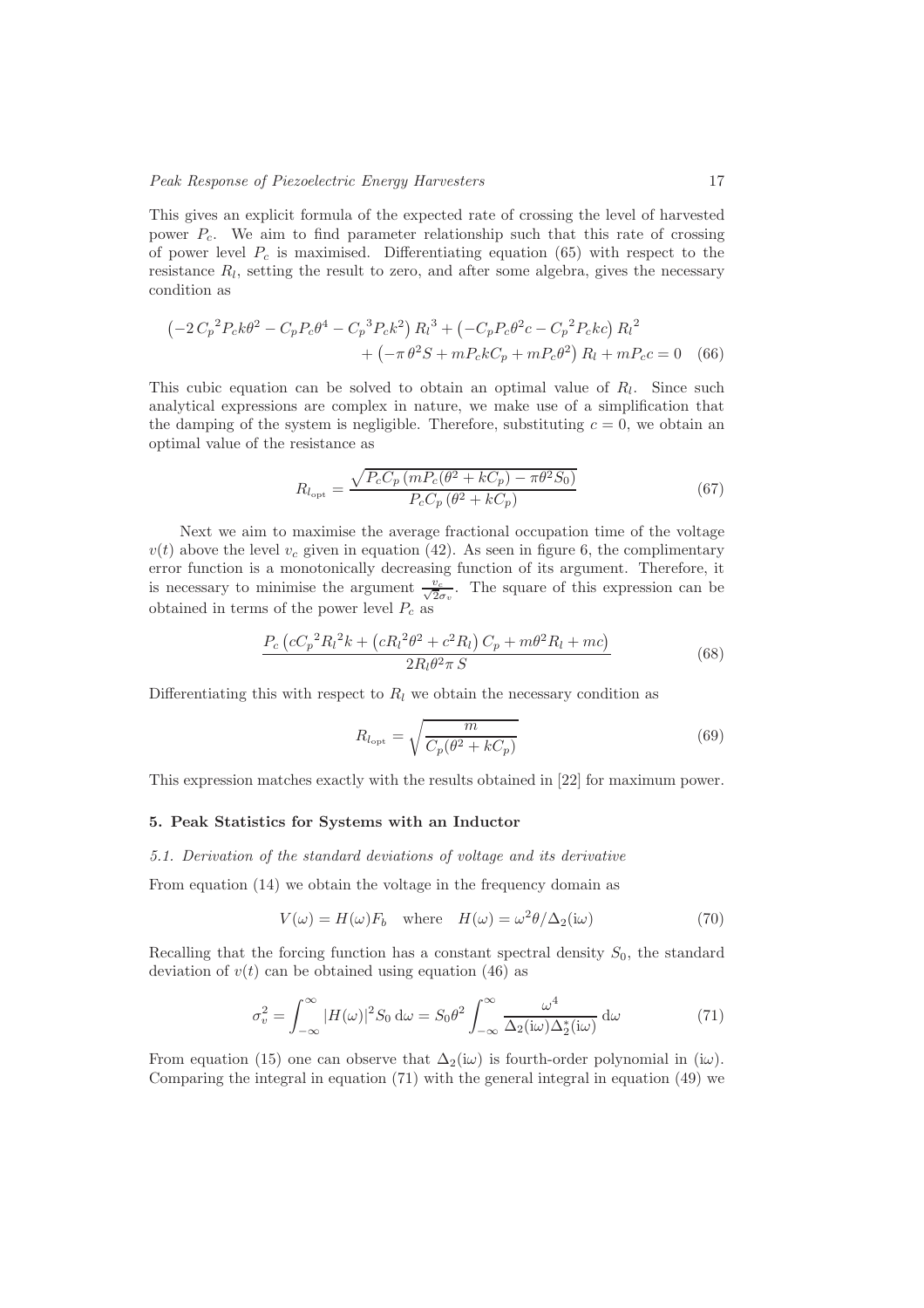have

$$
n = 4, b_3 = 0, b_2 = 1, b_1 = 0, b_0 = 0
$$
  
and 
$$
a_0 = \frac{k}{L}, a_1 = \frac{(cR_l + kL)}{R_lL}, a_2 = \frac{(mR_l + cL + \theta^2 R_l L + kC_p R_l L)}{R_l L},
$$

$$
a_3 = \frac{(cC_p R_l L + mL)}{R_l L}, a_4 = mC_p
$$
(72)

Now using equation (52), the integral can be evaluated as

$$
\int_{-\infty}^{\infty} \frac{\omega^2}{\Delta_1(i\omega)\Delta_1^*(i\omega)} d\omega = \frac{\pi}{a_4} \frac{\begin{bmatrix} b_3 & b_2 & b_1 & 0 \\ -a_4 & a_2 & -a_0 & 0 \\ 0 & -a_3 & a_1 & 0 \\ 0 & -a_4 & a_2 & a_0 \end{bmatrix}}{\det \begin{bmatrix} a_3 & -a_1 & 0 & 0 \\ -a_4 & a_2 & -a_0 & 0 \\ 0 & -a_3 & a_1 & 0 \\ 0 & -a_4 & a_2 & a_0 \end{bmatrix}}
$$
(73)

$$
\det \begin{bmatrix}\n0 & 1 & 0 & 0 \\
-mC_p & \frac{mR_l + cL + \theta^2 R_l L + kC_p R_l L}{R_l L} & -\frac{k}{L} & 0 \\
0 & -\frac{cC_p R_l L + mL}{R_l L} & \frac{cR_l + kL}{R_l L} & 0 \\
\frac{cC_p R_l L + mL}{R_l L} & -mC_p & \frac{mR_l + cL + \theta^2 R_l L + kC_p R_l L}{R_l L} & \frac{k}{L}\n\end{bmatrix}
$$
\n
$$
\det \begin{bmatrix}\n\frac{cC_p R_l L + mL}{R_l L} & -\frac{cR_l + kL}{R_l L} & 0 & 0 \\
-mC_p & \frac{mR_l + cL + \theta^2 R_l L + kC_p R_l L}{R_l L} & -\frac{k}{L} & 0 \\
0 & -\frac{cC_p R_l L + mL}{R_l L} & \frac{cR_l + kL}{R_l L} & 0 \\
0 & -mC_p & \frac{mR_l + cL + \theta^2 R_l L + kC_p R_l L}{R_l L} & \frac{k}{L}\n\end{bmatrix}
$$

Thus, from equation (71), we obtain the standard deviation of the voltage due to white-noise forcing as

$$
\sigma_v^2 = \frac{S_0 \pi (cR_l + kL) R_l^2 L}{c^2 C_p R_l^3 \theta^2 L + (c^3 C_p L + cC_p^2 k^2 L^2 - 2 m C_p c k L + cC_p \theta^2 L^2 k + m \theta^2 L c + m^2 c) R_l^2} + (c^2 C_p L^2 k + m c^2 L + m \theta^2 L^2 k) R_l + m c L^2 k}
$$
\n(74)

The standard deviation of the derivative of the voltage  $\dot{v}(t)$  can be obtained using equation (48) as

$$
\sigma_v^2 = \int_{-\infty}^{\infty} \omega^2 |H(\omega)|^2 \Phi_{x_b x_b}(\omega) d\omega = S_0 \theta^2 \int_{-\infty}^{\infty} \frac{\omega^6}{\Delta_2(i\omega)\Delta_2^*(i\omega)} d\omega \tag{75}
$$

This can be evaluated as for the previous case with

$$
n = 4, b_3 = 1, b_2 = 0, b_1 = 0, b_0 = 0 \tag{76}
$$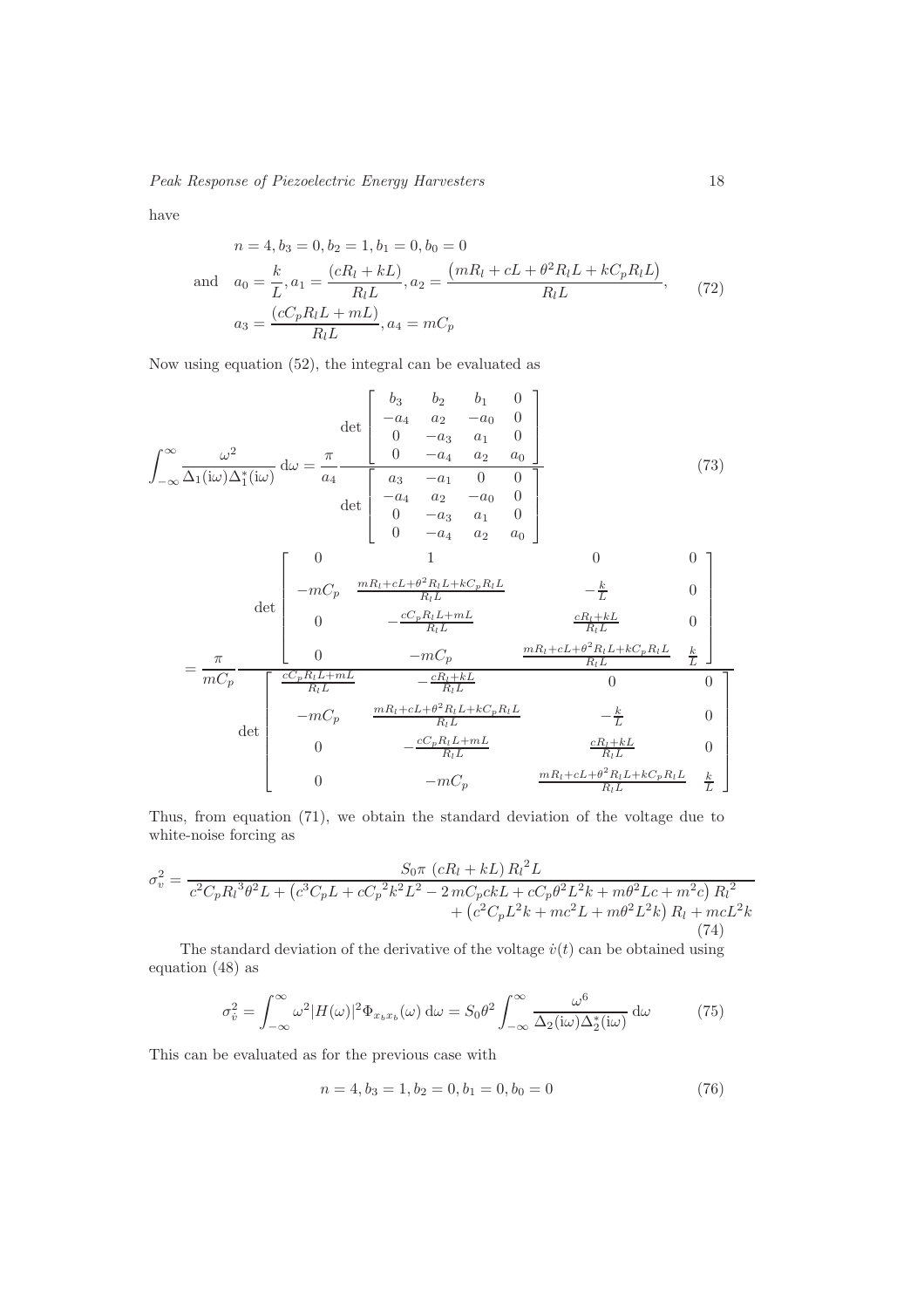with the same  $a_i$ , for  $i = 0, \ldots, 3$ . Forming the  $N_4$  and  $D_4$  matrices in equation (52) and taking the ratio of the determinants of these matrices we have

$$
\sigma_v^2 = \frac{S_0 \pi \left( \left( \theta^2 L c + mc \right) R_l^2 + \left( \theta^2 L^2 k + c^2 L + k^2 C_p L^2 \right) R_l + c L^2 k \right) R_l}{\left[ c^2 C_p R_l^3 \theta^2 L + \left( c^3 C_p L + c C_p^2 k^2 L^2 - 2 m C_p c k L + c C_p \theta^2 L^2 k + m \theta^2 L c + m^2 c \right) R_l^2 + \left( c^2 C_p L^2 k + mc^2 L + m \theta^2 L^2 k \right) R_l + mc^2 k \right] m C_p}
$$
\n(77)

### 5.2. Parameter optimisation

Like the previous case,  $m$ ,  $c$ , and  $k$  are considered as fixed parameters. The aim is to find optimal parameter values, or parametric relationships, for the resistance  $(R_l)$ , electromechanical coupling  $(\theta)$ , capacitance  $(C_p)$  and inductance  $(L)$ . Using the expressions of  $\sigma_v$  and  $\sigma_{\dot{v}}$  from equations (74) and (77), the zero crossing rate given by (33) can be calculated as

$$
N^{+}(0) = N^{-}(0) = \frac{1}{2\pi} \frac{\sigma_{\dot{v}}}{\sigma_{v}} = \frac{1}{2\pi} \sqrt{\frac{\left(\theta^{2}Lc + mc\right)R_{l}^{2} + \left(\theta^{2}L^{2}k + c^{2}L + k^{2}C_{p}L^{2}\right)R_{l} + cL^{2}k}{mC_{p}R_{l}\left(cR_{l} + kL\right)L}}
$$
\n(78)

Using this expression, the rate of zero crossing of the voltage can be obtained directly from the harvester parameters. Parameter values can also be selected to set a desired zero crossing rate.

Using the expressions of  $\sigma_v$  in equation (74), together with the expression of  $v_c$ in terms of desired power  $P_c$  in equation (21), the expected rate of crossing can be obtained from equation (32). We aim to find parameter relationships such that the rate of crossing of power level  $P_c$  is maximised. Differentiating the resulting expression from equation (32) with respect to the resistance  $R_l$  and assuming no damping as before, after some algebra we obtain an optimal value of the resistance as

$$
R_{l_{\text{opt}}} = \sqrt{\frac{L^2 k \left(-\pi S_0 + m P_c \theta^2 + m P_c k C_p\right)}{C_p^3 L^2 P_c k^3 + \left(-2 m P_c k^2 L + 2 L^2 P_c \theta^2 k^2\right) C_p^2} + \left(-2 m P_c k L \theta^2 + \pi S_0 k L + m^2 P_c k + L^2 P_c \theta^4 k\right) C_p - \pi S_0 m + m^2 P_c \theta^2}}\tag{79}
$$

Maximising the crossing rate in (32) with respect to the inductance L (assuming  $c = 0$ again) we have the optimal value as

$$
L_{\rm opt} = \frac{2m(\pi S_0 - mP_c(\theta^2 + kC_p))}{kC_p(\pi S_0 - 2mP_c(\theta^2 + kC_p))}
$$
\n(80)

Notice that this optimum inductance does not depend on the load resistance, and hence this optimum inductance may be used in equation (79) to optimise both the resistance and inductance.

Next we aim to maximise the average fractional occupation time of the voltage  $v(t)$  above the level  $v_c$  given in equation (42) by minimising  $\frac{v_c^2}{2\sigma_v^2}$  as before. Assuming  $c = 0$  again and differentiating the resulting expression with respect to  $R_l$  we obtain

$$
R_{l_{\rm opt}} = \sqrt{\frac{mkL^2}{m^2 + C_p L^2 k(\theta^2 + kC_p) - 2mC_p kL}}
$$
(81)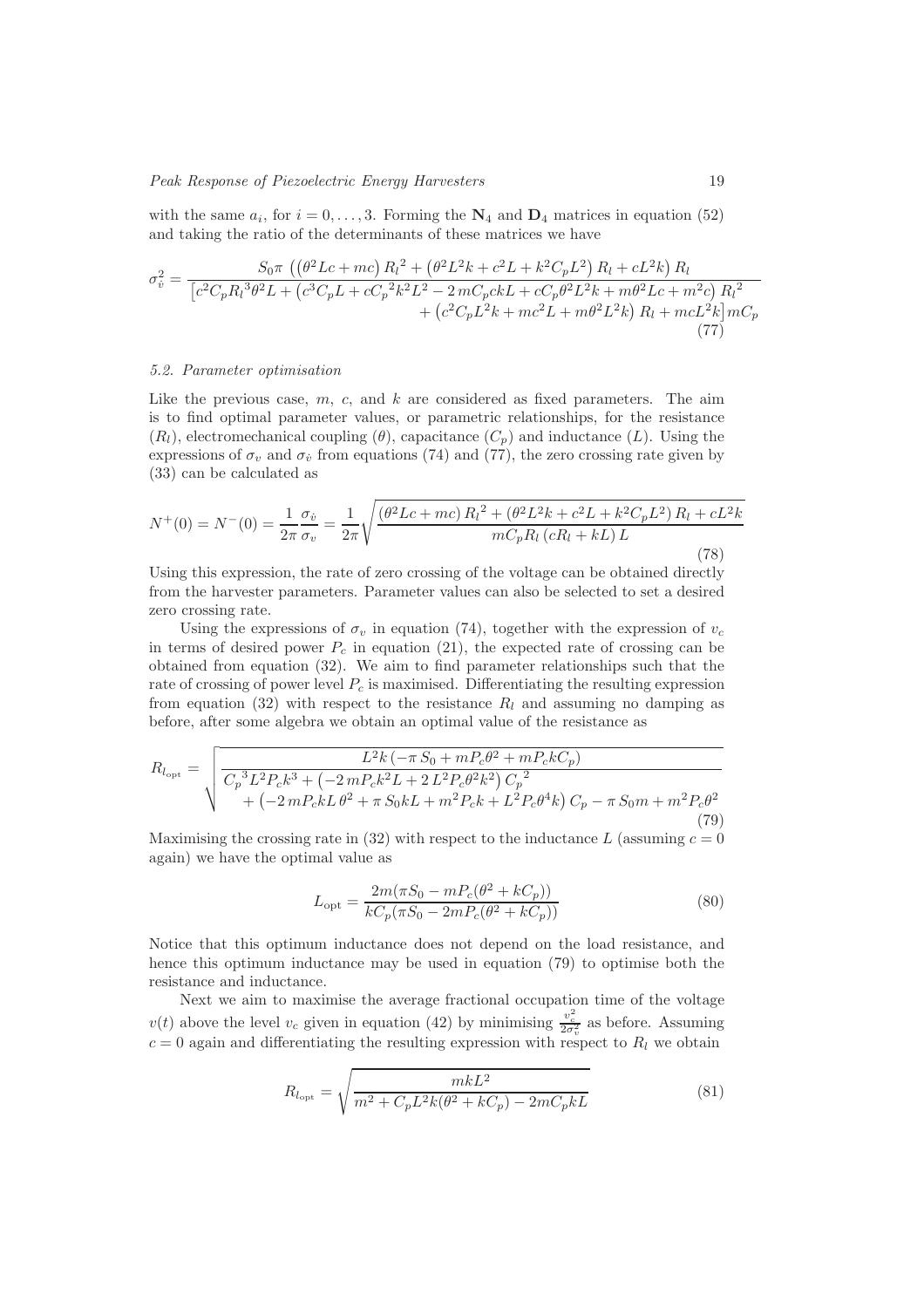This expression matches with the results obtained in [22] for maximum power. The above expression is only exact for the undamped case. For the general case when  $c \neq 0$ , the optimisation process can be carried out numerically. In that case, the optimal value would differ from equation (81). The effect of damping is further investigated numerically in the next section.

Differentiating  $\frac{v_c^2}{2\sigma_v^2}$  with respect to the inductance L, we obtain

$$
(2 k2 m Cp + Rl c Cp2 k2) L2 - 2 k L m2 - m2 Rl c = 0
$$
 (82)

The optimal value of  $L$  is obtained from the only positive solution of this equation as

$$
L_{\rm opt} = \frac{m}{kC_p} \tag{83}
$$

Again, notice that this optimum inductance does not depend on the load resistance.

# 6. Numerical Verification

The expression derived for the number of voltage level crossings and the fractional occupational time will now be verified using a numerical example. As part of this verification the statistics of the voltage for the particular system will also be simulated. The mechanical part of the example will be fixed, and is based on the experimentally verified harvester of [55]. The baseline electrical circuit properties, namely the capacitance of the piezoelectric patch and the electro-mechanical coupling, are also taken from this paper. Only the case without an inductor is considered here. The baseline values of the mechanical and electrical parameters are considered as

$$
m = 9.12 \text{ g} \t c = 0.218 \text{ Ns/m} \t k = 4.10 \text{ kN/m} \t (84)
$$
  

$$
\theta = -4.57 \text{ mN/V} \t C_p = 43.0 \text{ pF} \t (85)
$$

Thus the natural frequency of the mechanical system (open circuit) is  $\omega_n = 106.7$  Hz. The optimum load resistance from equation (69) without an inductor is  $32.8 \text{ k}\Omega$ , which will be used to determine suitable ranges of load resistance to simulate. For the value of the damping coefficient c given in equation (84), the damping ratio is  $\zeta = 1.78\%$ . In the numerical calculations we consider two additional values of the damping factor, namely  $\zeta = 0.178\%$  and  $\zeta = 17.8\%$ . These two cases correspond to 10 times less and 10 times more damping compared to the baseline model in equation (84).

Suppose we apply broadband white noise force excitation with amplitude 0.01 N, so that  $\Phi_{f_b f_b} = 10^{-4} \,\mathrm{N}^2$ , with a bandwidth of 600 Hz. The choice of the bandwidth of the excitation is a trade off and depends on the rate at which the response quantities of interest decay with frequency. Of course the analytical results have been derived for an infinite bandwidth, and hence the accuracy of the numerical results will be reduced by a finite bandwidth. For practical considerations, the smallest bandwidth possible is preferred, since a large excitation bandwidth requires a small time increment and thus an increase in the simulation time. The total simulation time should be long to ensure that the frequency increment in the spectra is small, which will ensure the accuracy of the response statistics calculated by integration in the frequency domain. Various difficulties in the simulation of random signals are discussed in the Appendix, and in particular the relationship between time and frequency domains for simulated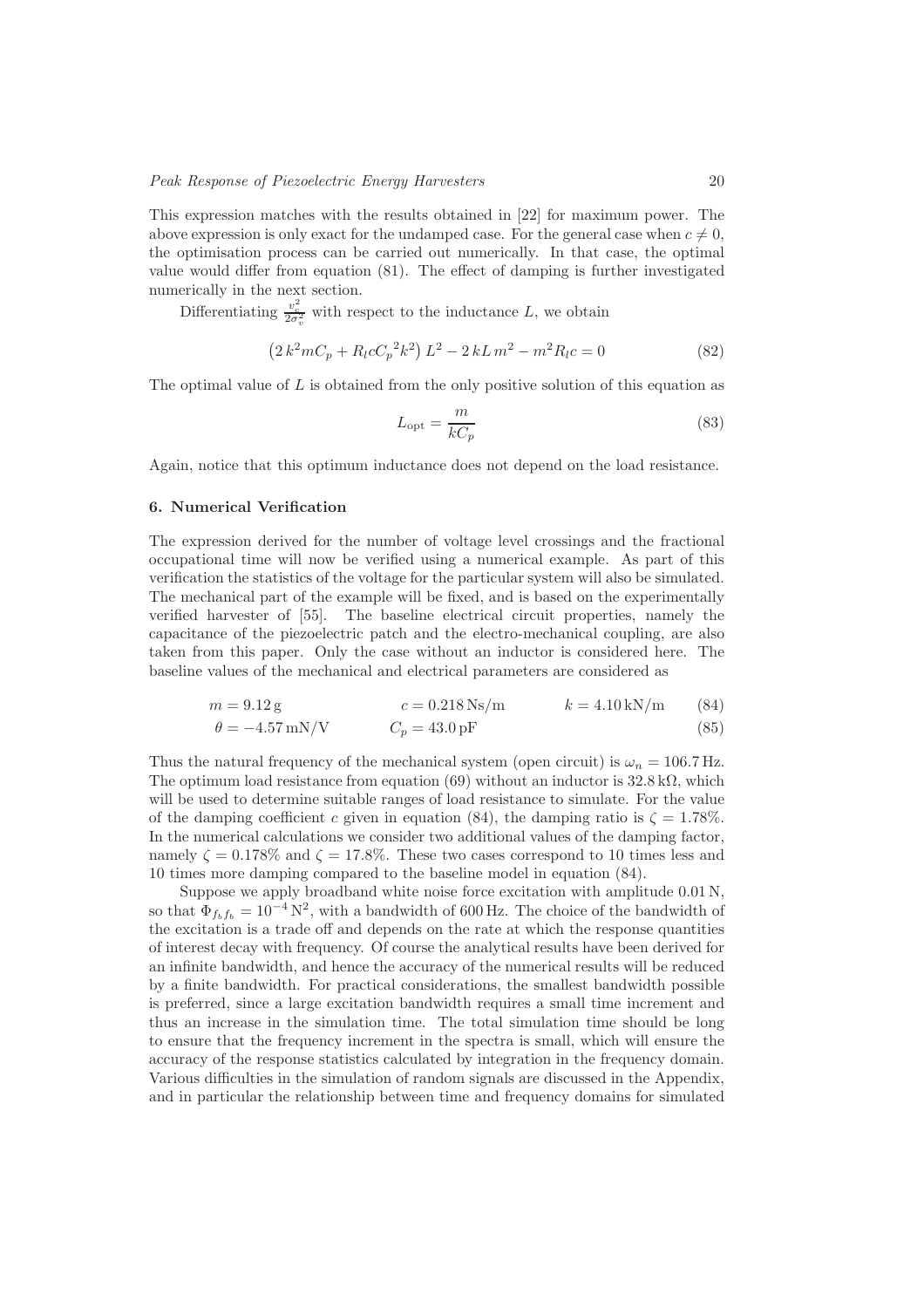![](_page_21_Figure_1.jpeg)

Figure 7. The standard deviation of the voltage as a function of load resistance. The lines are the analytical expressions (Equation (60)) and the circles are the numerical simulations. The results for three different damping factors are shown.

systems excited by random forces, compared to the ideal random responses assumed in the analysis.

Figure 7 verifies the analytical expressions for the standard deviation of the voltage, where the response is simulated for 17.5s. The expected power is shown in figure 8 and confirms that the maximum power occurs at approximately 33kΩ. Lower damping values lead to higher standard deviation of the voltage and consequently higher expected power. A high value of the damping has the opposite effect. The accuracy of the analytical expressions is however independent of the damping values.

The standard deviation of the derivative of the voltage is shown in figure 9; clearly the accuracy of the numerical predications reduces for small values of load resistance. The reason is that the spectra of the derivative of voltage decreases as  $1/\omega$ , although the leading coefficient in the denominator is small for low resistance values. Since the analytical expressions were obtained for perfect white noise excitation (i.e. infinite bandwidth) this gives errors in the predicted standard deviation of the derivative of voltage. To demonstrate this clearly we can increase the bandwidth of the force and calculate the standard deviation, while keeping the simulation time (and hence the frequency resolution of the spectra) constant. The results are shown in figure 10 for a load resistance of  $2k\Omega$  and a damping ratio of 1.78%. Initially the simulated results converge towards the analytical result, but the character of the convergence changes at a bandwidth of 38.4 kHz. This change is due to spectrum of the derivative of voltage reaching the noise floor of the simulation due to the large number of sample points and the limited precision in the calculations due to the interpolation of the force. Additionally, the accuracy reduces significantly for high damping values in figure 9, because the higher damping ratio requires a higher bandwidth to capture the energy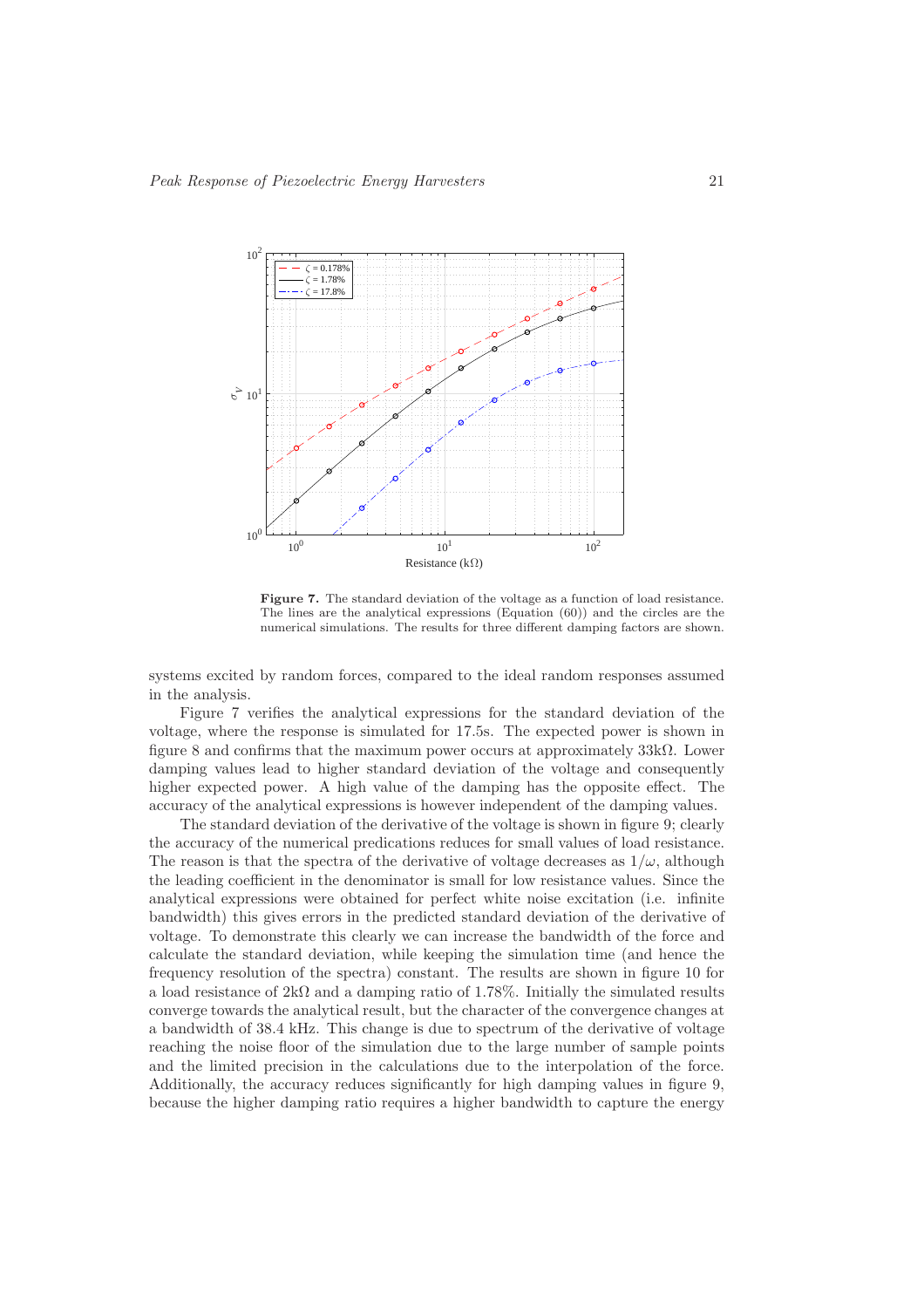![](_page_22_Figure_1.jpeg)

Figure 8. The expected power as a function of load resistance. The results for three different damping factors are shown.The lines are the analytical expressions and the circles are the numerical simulations. The vertical dashed line is the optimum resistance predicted for zero damping.

in the response. A damping factor of 17.8% is unusually high for a practical vibration energy harvester; this value is used simply to test the limit of accuracy of the analytical expressions derived in this paper.

Now consider the statistics of the voltage level crossings and the fractional occupational time. The load resistance is fixed at the optimum from equation (69) of 32.8 k $\Omega$ , which the simulations have shown to give the maximum power and an accurate estimate of voltage statistics with an excitation bandwidth of 600Hz. The voltage time signal is renormalised using Eq. (A.5) to ensure the variance in the time domain is identical to that predicted in the frequency domain. Figure 11 shows the rate that the voltage crosses the value  $V_c$  and figure 12 shows the percentage of the voltage above  $V_c$ . In both cases the quantities are calculated from the computed response  $V(t)$  and also by the analytical expressions derived in the paper. The figures clearly verify the accuracy of the analytical expressions.

# 7. Conclusions

Piezoelectric vibration energy harvesting under broadband random excitation is considered. A cantilever beam with PZT layers and a tip mass subjected to a base excitation is studied. Two cases, namely the harvesting circuit with and without an inductor, have been considered. The electromechanical model for both the cases are in general expressed by coupled second-order differential equations. When the base excitation to the system in considered to be a Gaussian random process, the output quantities such as displacement, velocity and voltage also become a Gaussian random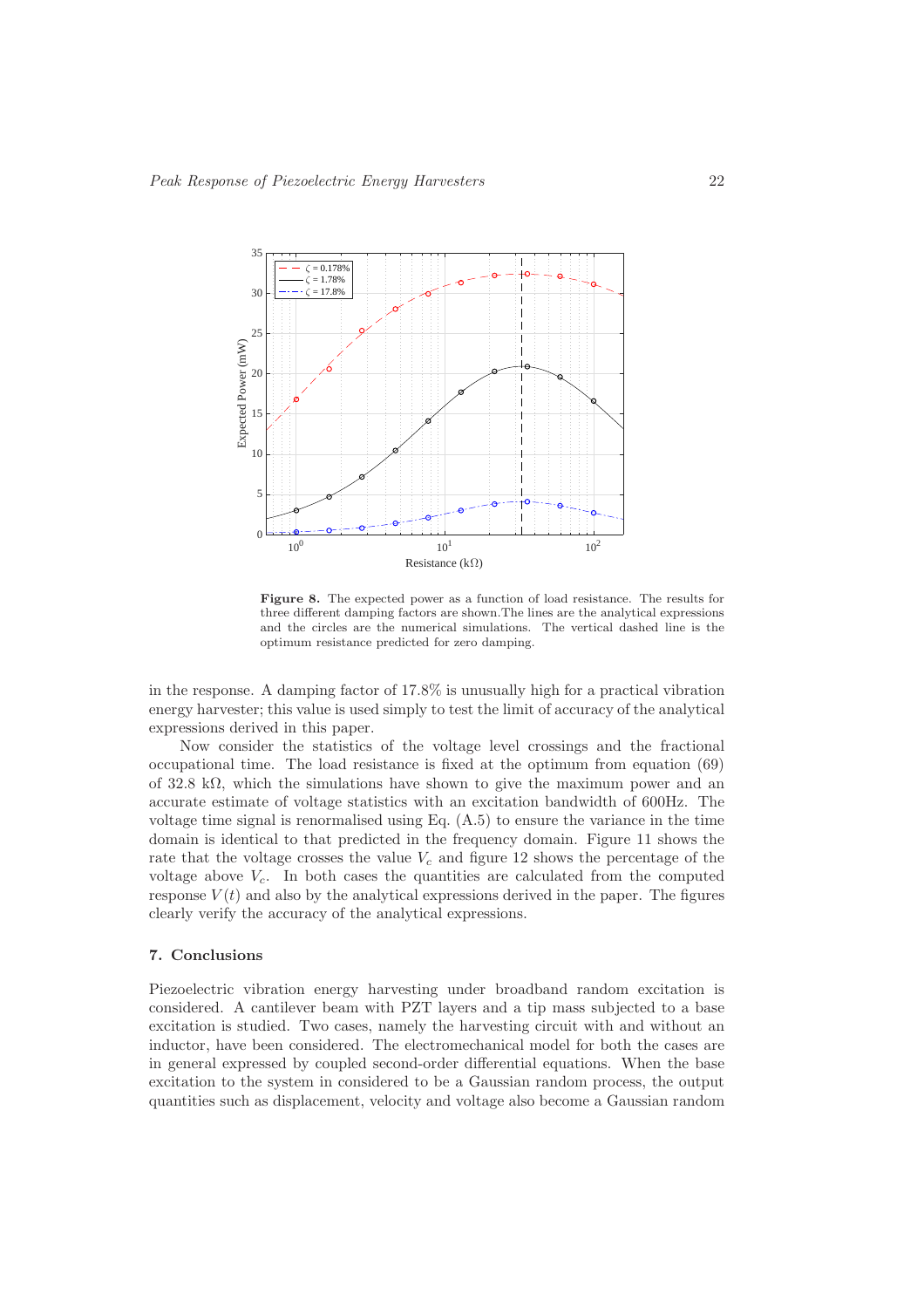![](_page_23_Figure_1.jpeg)

Figure 9. The standard deviation of the derivative of voltage as a function of load resistance for three different damping factors. The lines are the analytical expressions (Equation (63)) and the circles are the numerical simulations. The results for three different damping factors are shown.

process as the system is linear. Unlike conventional analysis and design where mainly the mean of the harvested power is considered, here we propose to utilise extreme values of the voltage response. This paper focuses on three key characteristics of the voltage response, namely (a) the number of level crossing, (b) the statistics of the response peaks above a certain level, and (c) the fractional occupational time. Exact closed-from analytical expressions describing these three characteristics have been derived for the voltage output for the two cases of energy harvesting circuits. This has been achieved by the amalgamation of linear random vibration theory and the electromechanical system models. Assuming the mass, damping and stiffness of the harvester as fixed parameters, optimal values of the resistance, electromechanical coupling, capacitance and inductance (where applicable) are obtained in closed-form. These optimal parameters maximise (a) the crossing rate of the voltage above a critical level and, (b) the fractional occupational time above a critical level, which in turn would maximise the harvested power.

The analytical results are validated using direct numerical simulation of the underlying time-series describing the input random excitation. Excellent agreement between the closed-from analytical results and simulation results have been observed for all three characteristics of the voltage response. Standard deviations of the voltage and its time-derivative play a crucial role in the derivation of the response characteristics. Analytical expressions describing these standard deviations match very well with simulation results for different values of the resistance.

This paper gives the basic mathematical framework for the design of vibration energy harvesters incorporating extreme response statistics. Future work should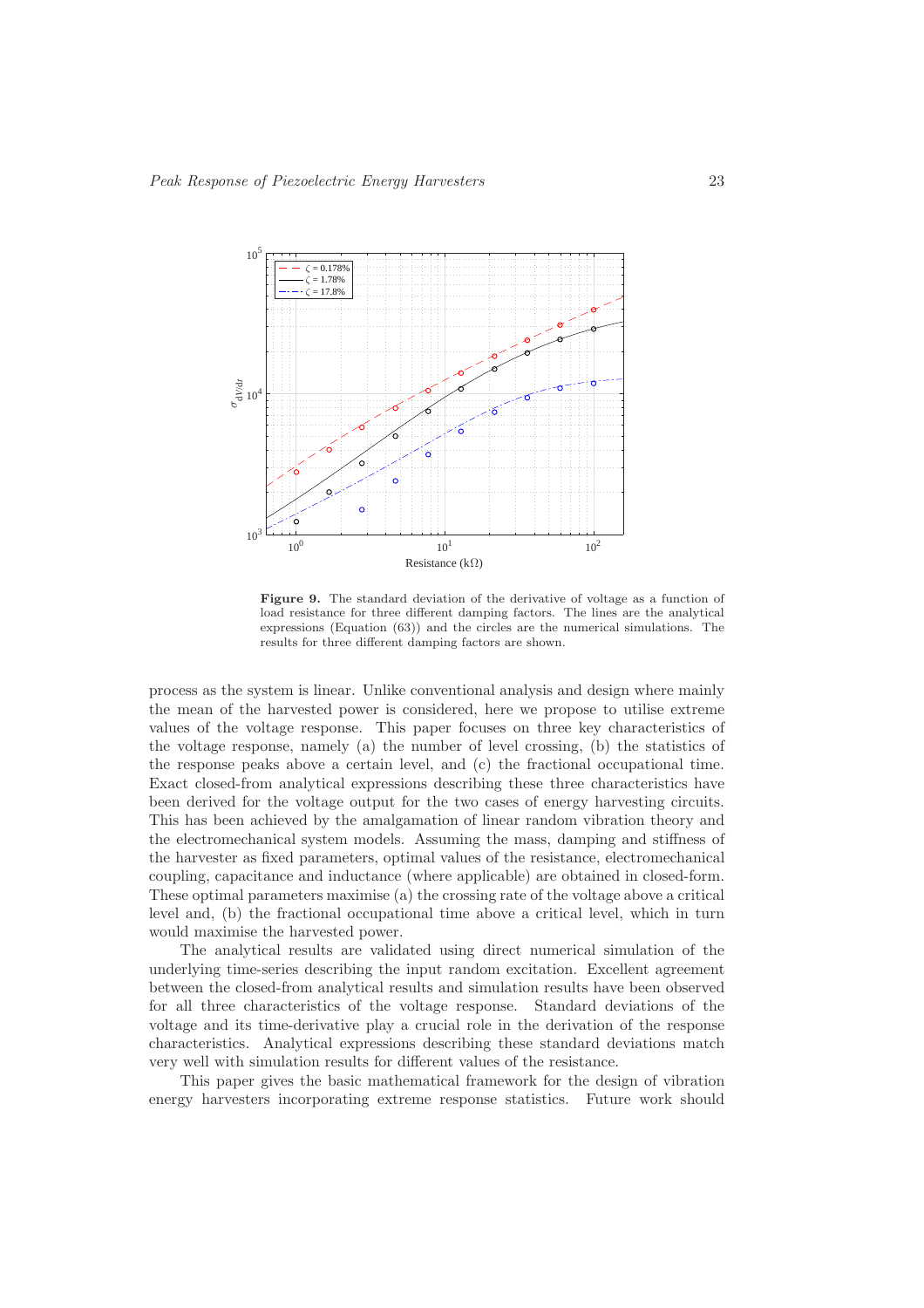![](_page_24_Figure_1.jpeg)

Figure 10. The standard deviation of the derivative of voltage as a function of excitation bandwidth for  $R_l = 2k\Omega$  and  $\zeta = 1.78\%$ . The dashed line is the analytical expression.

![](_page_24_Figure_3.jpeg)

**Figure 11.** The rate that the voltage crosses the value  $V_c$ . The circles are the direct calculations from the voltage time series and the solid line are the estimates from the variance of  $V$  and  $\dot{V}$  given by equation (32).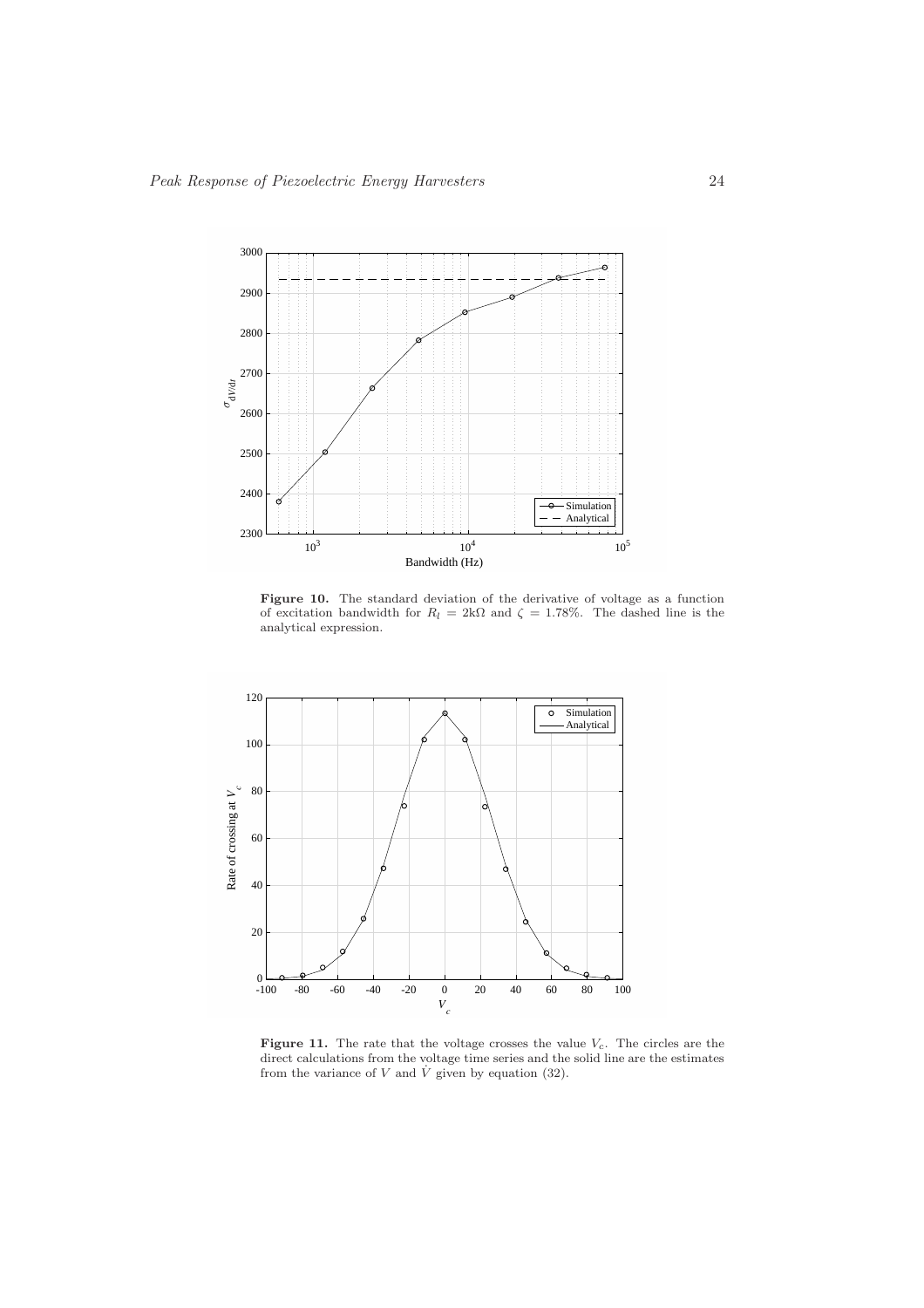![](_page_25_Figure_1.jpeg)

**Figure 12.** The percentage of the voltage above the value  $V_c$ . The circles are the direct calculation from the voltage time series and the solid line are the estimates from the variance of V and V given by equation (43).  $\eta = V_c/\sigma_V$ 

consider direct practical applications of the analytical expressions. Potential benefits arising from the design of vibration energy harvesters with extreme response considerations should be explored further with suitable case studies.

# Acknowledgments

SA gratefully acknowledges the support of Royal Society of London for the award of Wolfson Research Merit Award. GL gratefully acknowledges the support of the Polish National Science Center under Grant No. 2012/05/B/ST8/00080.

# References

- [1] Kim M, Dugundji J, Wardle BL, Effect of electrode configurations on piezoelectric vibration energy harvesting performance. Smart Materials and Structures 2015;  $24(4):045026.$
- [2] Li P, Gao S, Cai H, Modeling and analysis of hybrid piezoelectric and electromagnetic energy harvesting from random vibrations. Microsystem Technologies 2015; 21(2):401–414.
- [3] Karimi M, Tikani R, Ziaei-Rad S, Mirdamadi H, Experimental and theoretical studies on piezoelectric energy harvesting from low-frequency ambient random vibrations. Proceedings of the Institution of Mechanical Engineers, Part C: Journal of Mechanical Engineering Science 2015; .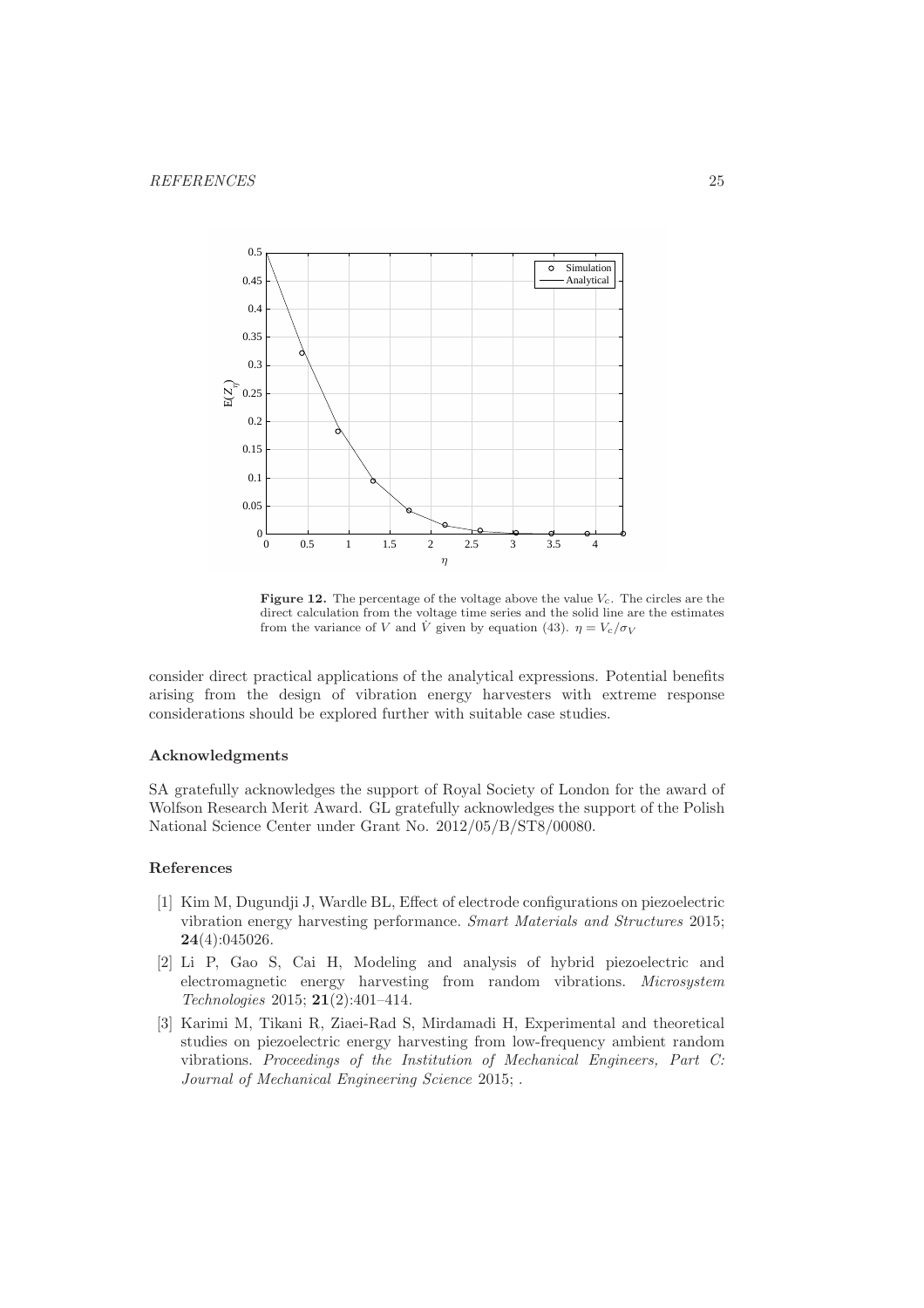- [4] Wu Y, Zuo L, Zhou W, Liang C, McCabe M, Multi-source energy harvester for wildlife tracking. SPIE Smart Structures and Materials+ Nondestructive Evaluation and Health Monitoring, volume 9057, 2014 905704–905704–12, 905704–905704–12.
- [5] Anton SR, Sodano HA, A review of power harvesting using piezoelectric materials (2003–2006). Smart materials and Structures 2007; 16(3):R1.
- [6] Erturk A, Inman DJ, An experimentally validated bimorph cantilever model for piezoelectric energy harvesting from base excitations. Smart Materials and Structures 2009; 18(2):025009.
- [7] Yang Y, Wu H, Soh CK, Experiment and modeling of a two-dimensional piezoelectric energy harvester. Smart Materials and Structures 2015; 24(12):125011.
- [8] Aureli M, Prince C, Porfiri M, Peterson SD, Energy harvesting from base excitation of ionic polymer metal composites in fluid environments. Smart Materials and Structures 2010; **19**(1):015003.
- [9] Cellini F, Cha Y, Porfiri M, Energy harvesting from fluid-induced buckling of ionic polymer metal composites. Journal of Intelligent Material Systems and Structures 2013; 25(12):1496–1510.
- [10] Wang L, Yuan F, Vibration energy harvesting by magnetostrictive material. Smart Materials and Structures 2008; 17(4):045009.
- [11] Karaman I, Basaran B, Karaca H, Karsilayan A, Chumlyakov Y, Energy harvesting using martensite variant reorientation mechanism in a NiMnGa magnetic shape memory alloy. Applied Physics Letters 2007; 90(17):172505.
- [12] Kim M, Dugundji J, Wardle BL, Efficiency of piezoelectric mechanical vibration energy harvesting. Smart Materials and Structures 2015; 24(5):055006.
- [13] Beeby SP, Tudor MJ, White N, Energy harvesting vibration sources for microsystems applications. Measurement science and technology 2006; 17(12):R175.
- [14] Cook-Chennault K, Thambi N, Sastry A, Powering MEMS portable devicesa review of non-regenerative and regenerative power supply systems with special emphasis on piezoelectric energy harvesting systems. Smart Materials and Structures 2008; 17(4):043001.
- [15] Karami MA, Inman DJ, Powering pacemakers from heartbeat vibrations using linear and nonlinear energy harvesters. Applied Physics Letters 2012; 100(4):042901.
- [16] Jang S, Jo H, Cho S, Mechitov K, Rice J, Sim SH, Jung HJ, Yun CB, Spencer Jr. B, Agha G, Structural health monitoring of a cable-stayed bridge using smart sensor technology: Deployment and evaluation. Smart Structures and Systems 2010; 6(5-6):439–459.
- [17] Park G, Rosing T, Todd MD, Farrar CR, Hodgkiss W, Energy harvesting for structural health monitoring sensor networks. Journal of Infrastructure Systems  $2008$ ;  $14(1)$ :64-79.
- [18] Kim HS, Kim JH, Kim J, A review of piezoelectric energy harvesting based on vibration. International Journal of precision engineering and manufacturing 2011; 12(6):1129–1141.
- [19] Erturk A, Inman DJ, Piezoelectric Energy Harvesting: Modelling and Application. Sussex, UK: Wiley-Blackwell, 2011.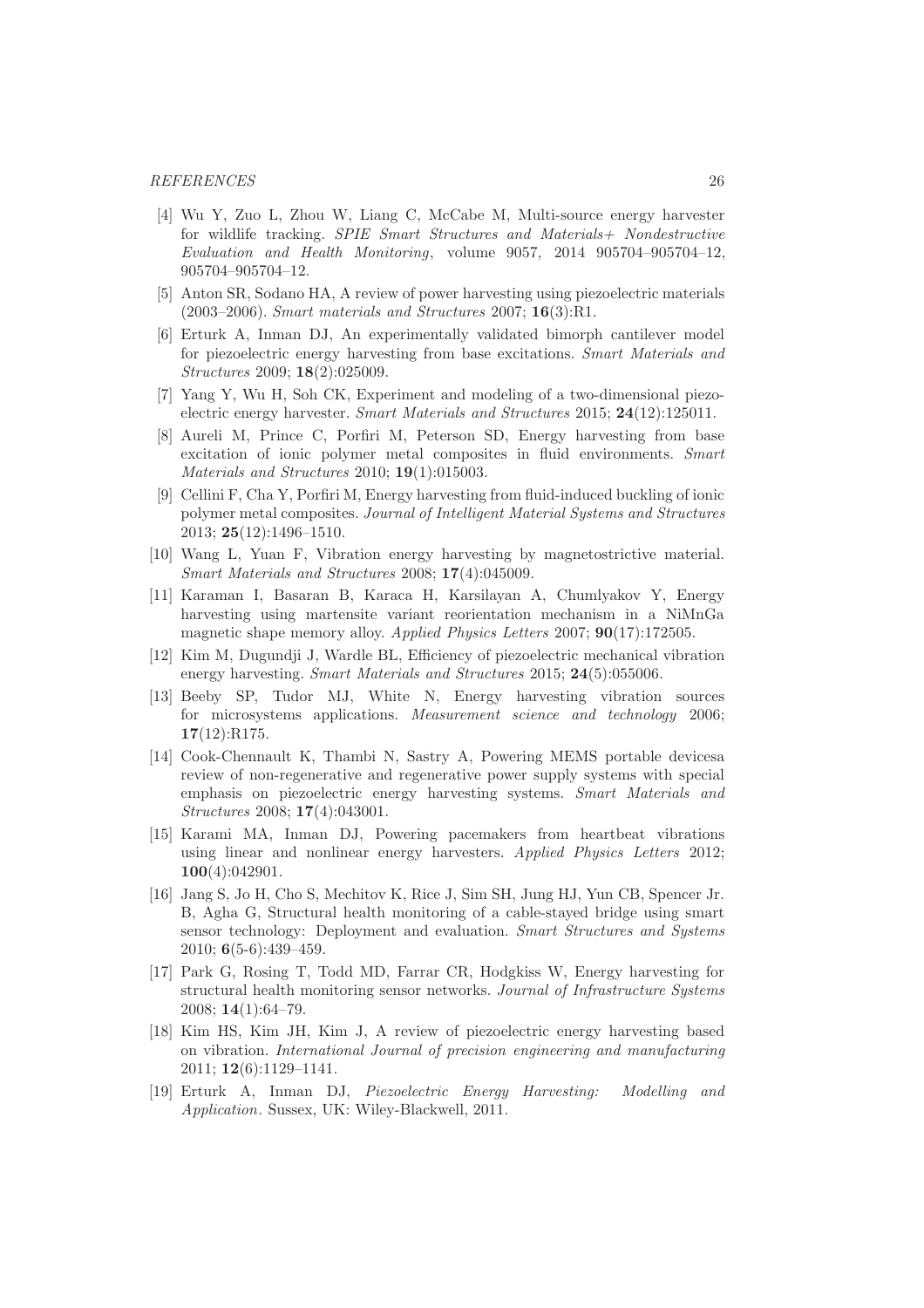- [20] Lefeuvre E, Badel A, Richard C, Guyomar D, Energy harvesting using piezoelectric materials: Case of random vibrations. Journal of Electroceramics 2007; 19(4):349–355, piezoceramics for End Users II Conference, Hafjell, Norway, March 05-08, 2006.
- [21] Halvorsen E, Energy Harvesters Driven by Broadband Random Vibrations. Journal of Microelectromechanical Systems 2008; 17(5):1061–1071.
- [22] Adhikari S, Friswell MI, Inman DJ, Piezoelectric energy harvesting from broadband random vibrations. Smart Materials & Structures 2009;  $18(11):115005:1-7$ .
- [23] Litak G, Friswell MI, Adhikari S, Magnetopiezoelastic energy harvesting driven by random excitations. Applied Physics Letters 2010; 96(21):214103.
- [24] Abdelkefi A, Nayfeh AH, Hajj MR, Najar F, Energy harvesting from a multifrequency response of a tuned bending-torsion system. Smart Materials and Structures 2012; 21(7).
- [25] Borowiec B, Litak G, Friswell MI, Adhikari S, Energy harvesting in a nonlinear cantilever piezoelastic beam system excited by random vertical vibrations. International Journal of Structural Stability and Dynamics 2014; 14(8):1440018:1–13.
- [26] Daqaq MF, On intentional introduction of stiffness nonlinearities for energy harvesting under white Gaussian excitations. Nonlinear Dynamics 2012; 69(3):1063–1079, 41.
- [27] Huang B, Hsieh CY, Golnaraghi F, Moallem M, Development and optimization of an energy-regenerative suspension system under stochastic road excitation. Journal of Sound and Vibration 2015; 357:16–34.
- [28] Ali SF, Adhikari S, Friswell MI, Narayanan S, The analysis of piezomagnetoelastic energy harvesters under broadband random excitations. Journal of Applied Physics 2011; 109(7):074904:1–8.
- [29] Jiang WA, Chen LQ, Energy harvesting of monostable Duffing oscillator under Gaussian white noise excitation. Mechanics Research Communications 2013; 53:85–91.
- [30] Litak G, Borowiec B, Friswell MI, Adhikari S, Energy harvesting in a magnetopiezoelastic system driven by random excitations with uniform and Gaussian distributions. Journal of Theoretical and Applied Mechanics 2011; 49(3):757–764.
- [31] Jiang WA, Chen LQ, An equivalent linearization technique for nonlinear piezoelectric energy harvesters under Gaussian white noise. Communications in Nonlinear Science and Numerical Simulation 2014; 19(8):2897–2904.
- [32] Kim M, Dugundji J, Wardle BL, Efficiency of piezoelectric mechanical vibration energy harvesting. Smart Materials and Structures 2015; 24(5).
- [33] Lallart M, Wu YC, Richard C, Guyomar D, Halvorsen E, Broadband modeling of a nonlinear technique for energy harvesting. Smart Materials and Structures  $2012; 21(11).$
- [34] Leadenham S, Erturk A, Nonlinear M-shaped broadband piezoelectric energy harvester for very low base accelerations: primary and secondary resonances. Smart Materials and Structures 2015; 24(5).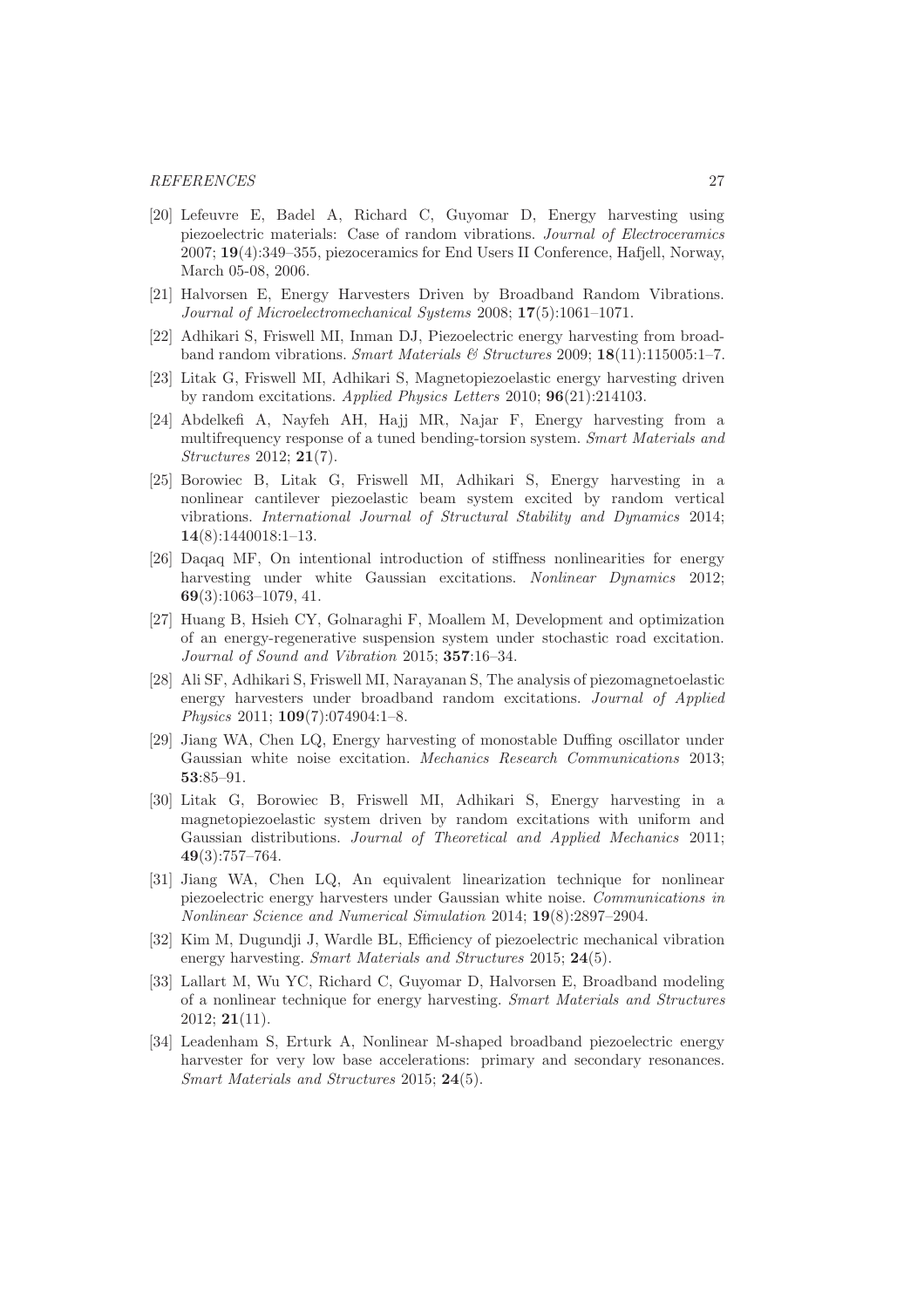- [35] Li P, Gao S, Cai H, Modeling and analysis of hybrid piezoelectric and electromagnetic energy harvesting from random vibrations. *Microsystem Technologies*-Micro-and Nanosystems-Information Storage and Processing Systems 2015; 21(2):401–414.
- [36] Meimukhin D, Cohen N, Bucher I, On the advantage of a bistable energy harvesting oscillator under band-limited stochastic excitation. Journal of Intelligent Material Systems and Structures 2013; 24(14):1736–1746, 3.
- [37] Podder P, Mallick D, Roy S, Iop, Bandwidth widening in nonlinear electromagnetic vibrational generator by combined effect of bistability and stretching, volume 557 of Journal of Physics Conference Series. 2014 Powermems 2014 14th International Conference on Micro- and Nano-Technology for Power Generation and Energy Conversion Applications (PowerMEMS) Nov 18-21, 2014 Hyogo, JAPAN Tsutomu Nakauchi Fdn; Hyogo Int Assoc 1742-6588.
- [38] Vandewater LA, Moss SD, Probability-of-existence of vibro-impact regimes in a nonlinear vibration energy harvester. Smart Materials and Structures 2013;  $22(9)$ , 5.
- [39] Wu YC, Halvorsen E, Lallart M, Richard C, Guyomar D, Stochastic Modeling in the Frequency Domain for Energy Harvester With Switching Electronic Interface. Ieee-Asme Transactions on Mechatronics 2015; 20(1):50–60.
- [40] Friswell MI, Bilgen O, Ali SF, Litak G, Adhikari S, The effect of noise on the response of a vertical cantilever beam energy harvester. Zeitschrift fur Angewandte Mathematik und Mechanik (ZAMM) 2015; 95(5):433–443.
- [41] Yoon H, Youn BD, Stochastic quantification of the electric power generated by a piezoelectric energy harvester using a time-frequency analysis under nonstationary random vibrations. Smart Materials and Structures 2014; 23(4).
- [42] Zhao S, Erturk A, Electroelastic modeling and experimental validations of piezoelectric energy harvesting from broadband random vibrations of cantilevered bimorphs. Smart Materials and Structures 2013; 22(1).
- [43] Borowiec B, Litak G, Friswell MI, Ali SF, Adhikari S, Lees AW, Bilgen O, Energy harvesting in piezoelastic systems driven by random excitations. International Journal of Structural Stability and Dynamics 2013; 14(1):1340006:1–11.
- [44] Zhao S, Erturk A, On the stochastic excitation of monostable and bistable electroelastic power generators: Relative advantages and tradeoffs in a physical system. Applied Physics Letters 2013; 102(10).
- [45] Zhao S, Erturk A, Deterministic and band-limited stochastic energy harvesting from uniaxial excitation of a multilayer piezoelectric stack. Sensors and Actuators a-Physical 2014; 214:58–65.
- [46] Vanmarcke EH, Random fields. Cambridge Mass.: MIT press, 1983.
- [47] Erturk A, Inman DJ, An experimentally validated bimorph cantilever model for piezoelectric energy harvesting from base excitations. Smart Materials  $\mathcal{B}$ Structures 2009; 18(2).
- [48] Erturk A, Inman DJ, A distributed parameter electromechanical model for cantilevered piezoelectric energy harvesters. Journal of Vibration and Acoustics-Transactions of the ASME 2008; 130(4).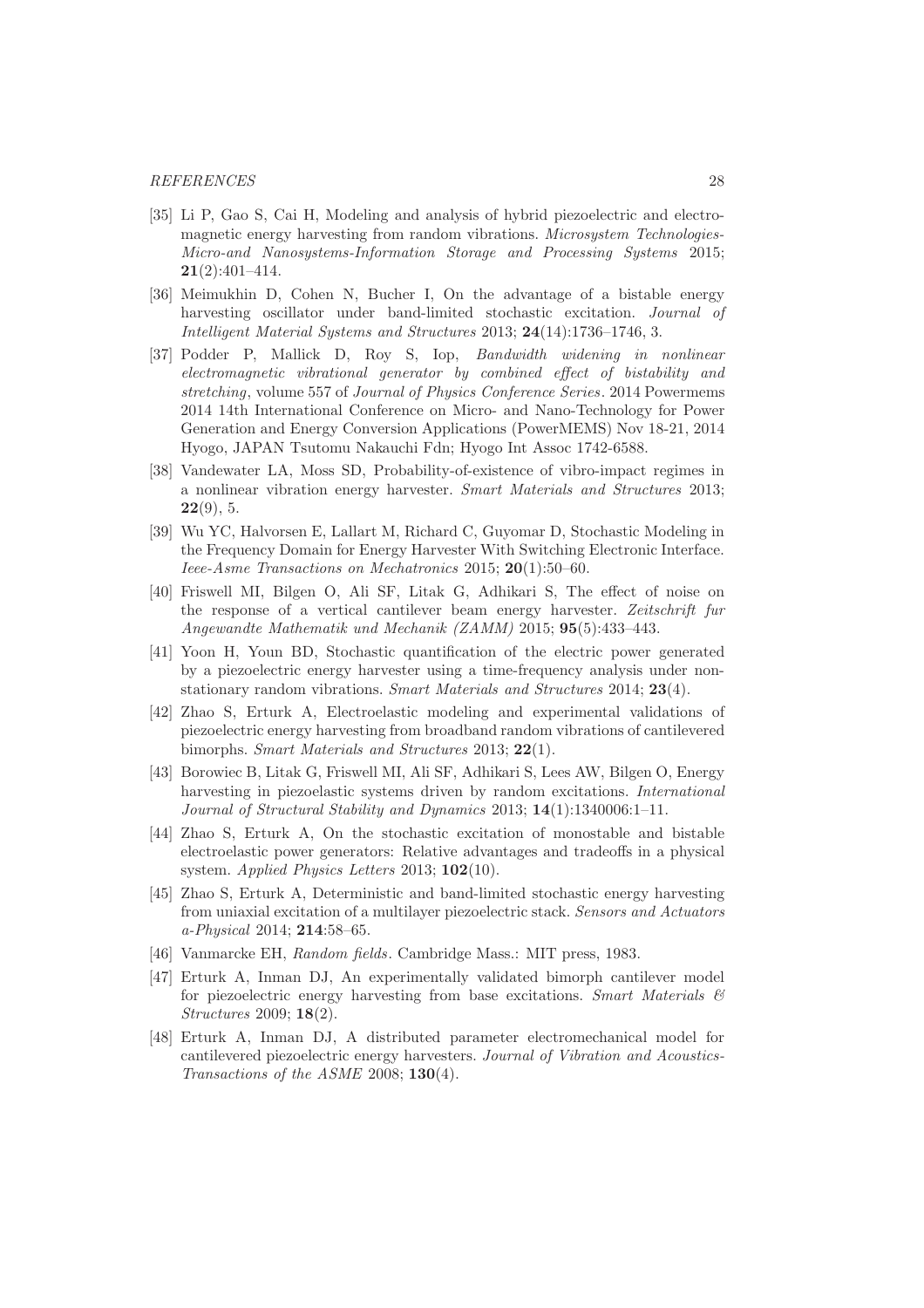- [49] Erturk A, Inman DJ, On Mechanical Modeling of Cantilevered Piezoelectric Vibration Energy Harvesters. Journal of Intelligent Material Systems and Structures 2008; 19(11):1311–1325.
- [50] Erturk A, Inman DJ, Issues in mathematical modeling of piezoelectric energy harvesters. Smart Materials & Structures 2008; 17(6).
- [51] Lallart M, Wu YC, Richard C, Guyomar D, Halvorsen E, Broadband modeling of a nonlinear technique for energy harvesting. Smart Materials and Structures 2012; 21(11):115006.
- [52] Guyomar D, Badel A, Lefeuvre E, Richard C, Toward energy harvesting using active materials and conversion improvement by nonlinear processing. IEEE Transactions on Ultrasonics, Ferroelectrics, and Frequency Control 2005; 52(4):584–595.
- [53] Wu YC, Halvorsen E, Lallart M, Richard C, Guyomar D, Stochastic modeling in the frequency domain for energy harvester with switching electronic interface. IEEE/ASME Transactions on Mechatronics 2015;  $20(1):50-60$ .
- [54] D'hulst YR, Sterken T, Puers R, Deconinck G, Driesen J, Power processing circuits for piezoelectric vibration-based energy harvesters. IEEE/ASME Transactions on Industrial Electronics 2010; 57(12):4170–4177.
- [55] duToit NE, Wardle BL, Experimental verification of models for microfabricated piezoelectric vibration energy harvesters. AIAA Journal 2007; 45(5):1126–1137.
- [56] Renno JM, Daqaq MF, Inman DJ, On the optimal energy harvesting from a vibration source. Journal of Sound and Vibration 2009; 320(1-2):386–405.
- [57] Lin YK, Probabilistic Thoery of Strcutural Dynamics. Ny, USA: McGraw-Hill Inc, 1967.
- [58] Nigam NC, Introduction to Random Vibration. Cambridge, Massachusetts: The MIT Press, 1983.
- [59] Bolotin VV, Random vibration of elastic systems. The Hague: Martinus and Nijhoff Publishers, 1984.
- [60] Roberts JB, Spanos PD, Random Vibration and Statistical Linearization. Chichester, England: John Wiley and Sons Ltd, 1990.
- [61] Newland DE, Mechanical Vibration Analysis and Computation. New York: Longman, Harlow and John Wiley, 1989.
- [62] Papoulis A, Pillai SU, Probability, Random Variables and Stochastic Processes. 4th edition, Boston, USA: McGraw-Hill, 2002.
- [63] Abramowitz M, Stegun IA, Handbook of Mathematical Functions, with Formulas, Graphs, and Mathematical Tables.. New York, USA: Dover Publications, Inc., 1965.

#### Appendix A. Simulation of Random Signals

The verification of the analytical expressions requires the simulation of an energy harvester excited by a white noise excitation force. This section gives further details on the approach adopted for the simulation of random input signals. The excitation is assumed to have zero mean, and hence the response (both displacement and voltage) will also be zero mean. The variance of the voltage (for example) is then just the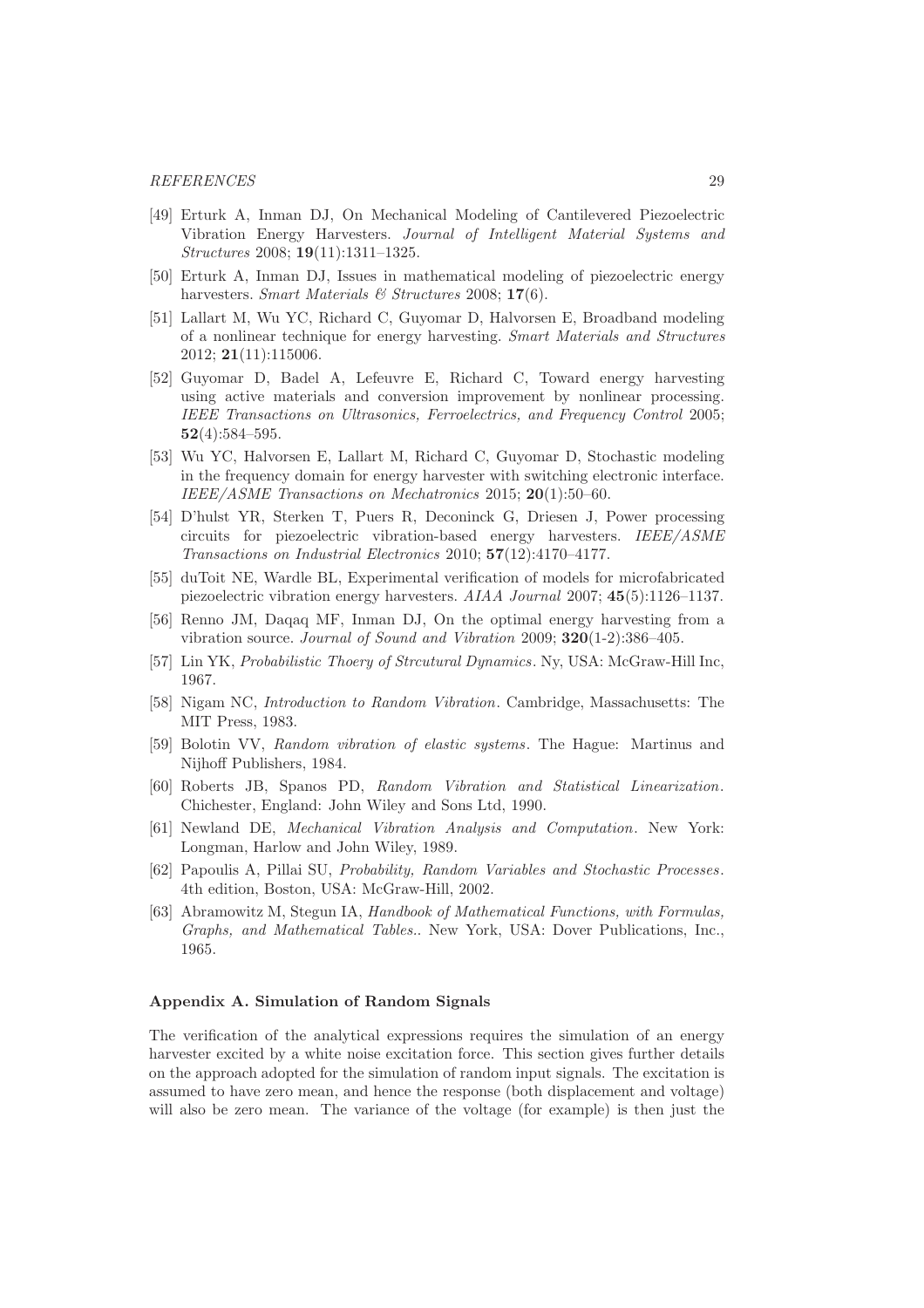expected value of  $V^2$ . We can calculate this expected value in the time domain or the frequency domain, since

$$
E[V^2] = \int_{-\infty}^{\infty} S_{VV} d\omega = \int_{-\infty}^{\infty} |H(\omega)|^2 S_{ff} d\omega \tag{A.1}
$$

where  $S_{VV}$  and  $S_{ff}$  are the spectral density of the voltage and force respectively and  $H(\omega)$  is the frequency response function of the voltage.

There are a number of practical difficulties associated with calculating the variance, since our simulations require a finite simulation time and sample rate. A pure white noise excitation is not practical since the excitation at high frequencies requires a very short time increment. However the force is filtered by the resonance of the mechanical system and the voltage decays as  $1/\omega^2$ . Clearly from the calculation of variance in the frequency domain the contribution of high frequencies to the calculation of the variance of the voltage is small. Hence we can simulate a band-limited force. Note that the situation for the variance of  $\dot{V}$  is more difficult because  $\dot{V}$  only decays as  $1/\omega$ ; this requires a large bandwidth for a given accuracy in the variance estimate. In fact the situation is worse for low load resistance, because the cubic term in the denominator of  $H(\omega)$  is very small, which means that the frequency where the decay in  $H(\omega)$  starts to behave as  $1/\omega$  is much higher. Hence the bandwidth required is much higher.

The random force is simulated as an initial step, rather than at each iteration of the time integration. Time integration, such as the Runge-Kutta fourth order method used here, requires that the force is interrogated a number of times during each iteration. If each of these evaluations were completely random then the force would be inconsistent in time. The approach adopted here is to generate a bandlimited force signal at a number of time samples and then interpolate intermediate values as necessary. The interpolation means that the sample rate must be significantly higher than force bandwidth, and a ratio of 100 is used in the simulations here. Note that the interpolation does introduce errors in the simulation that resembles high frequency noise.

The other issue is linked to how the random force is simulated, which is related to the maximum simulated time, which determines the frequency increment in the FFT. One approach to generate the force is to low pass filter a random signal; however the low pass filters will not give a perfect spectrum, both because of the filter characteristics, and the random nature of the initial signal generation. The alternative used here is to recognise that the simulation time determines the periodicity of the simulated signal. Hence a Fourier series may be used, where the amplitude of each frequency component is constant for white noise but the phase is random. The force is given by

$$
f(t) = \sum_{k=0}^{n} \sqrt{S_{ff}} \cos(k\Delta\omega t + \phi_k)
$$
 (A.2)

where  $\phi_k$  is the random phase and  $\Delta \omega = 2\pi/T$  is the frequency resolution, where T is the simulation time. This gives a band limited flat spectrum in the frequency domain, where  $n\Delta\omega$  is the bandwidth. This approach will give a good estimate of the response in the frequency domain, but will give a poor estimate of the statistics in the time domain.

There is an important distinction between the time and frequency domains, particularly for perfect white noise signals. Ideal noise signals have infinite length